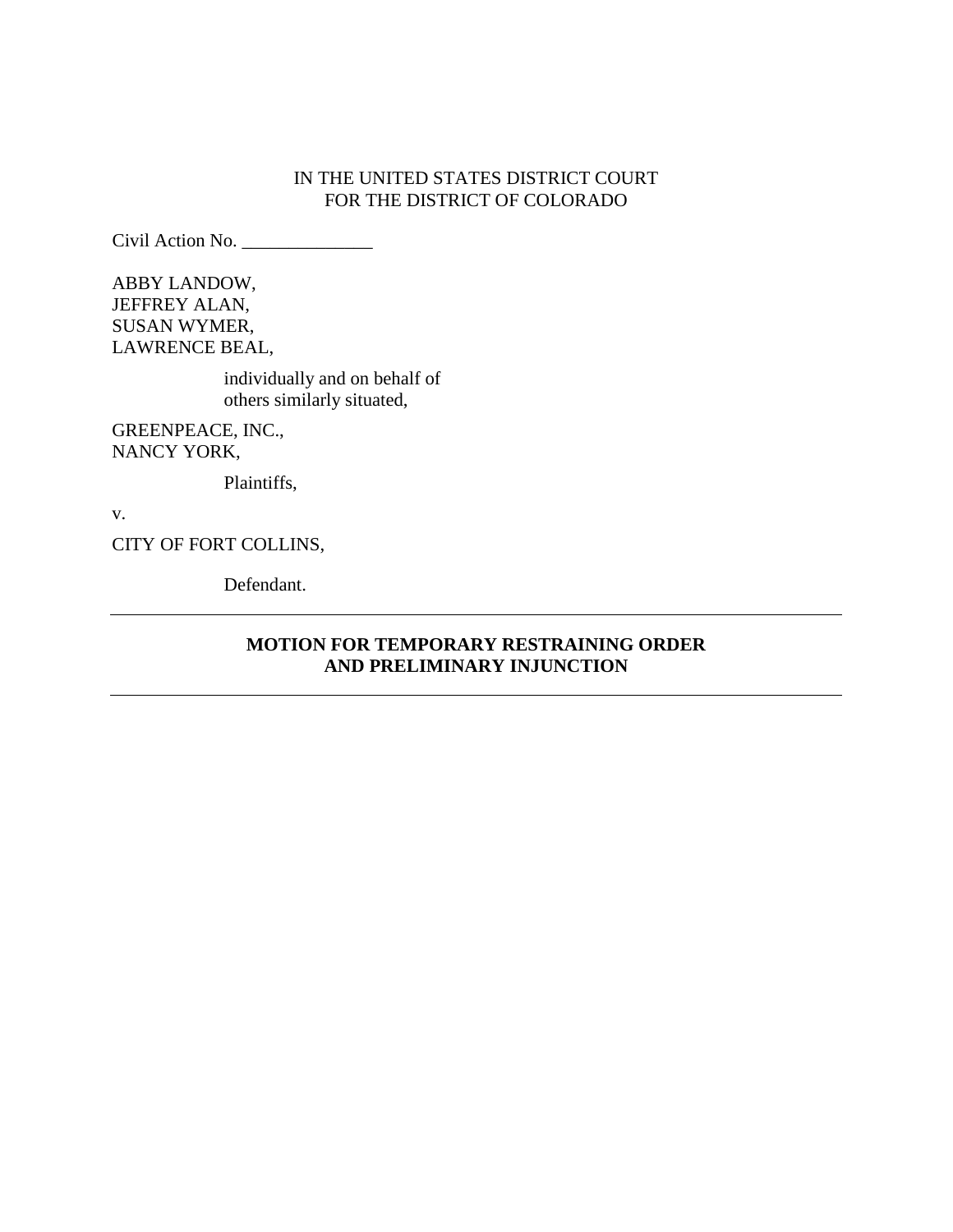# **TABLE OF CONTENTS**

| I.  |                                                       |                                                                                                                                                  |                                                                                                                                         |  |  |
|-----|-------------------------------------------------------|--------------------------------------------------------------------------------------------------------------------------------------------------|-----------------------------------------------------------------------------------------------------------------------------------------|--|--|
| II. | PLAINTIFFS ARE SUBSTANTIALLY LIKELY TO SUCCEED ON THE |                                                                                                                                                  |                                                                                                                                         |  |  |
|     | A.                                                    |                                                                                                                                                  | Fort Collins Prohibits or Restricts Communications of the Plaintiffs That                                                               |  |  |
|     | <b>B.</b>                                             | Like Numerous Regulations of Solicitation That Courts Have Rejected in<br>Recent Years, the Fort Collins Ordinance is a Content-Based Regulation |                                                                                                                                         |  |  |
|     | C.                                                    | Even if the Challenged Restrictions Were Content-Neutral Regulations of<br>Expression (and They are not), They Cannot Survive the Test of        |                                                                                                                                         |  |  |
|     |                                                       | 1.                                                                                                                                               | The challenged Ordinance fails the test of narrow tailoring because<br>it suppresses substantially more expression than is necessary to |  |  |
|     |                                                       | 2.                                                                                                                                               |                                                                                                                                         |  |  |
|     |                                                       | 3.                                                                                                                                               |                                                                                                                                         |  |  |
| Ш.  |                                                       |                                                                                                                                                  | PLAINTIFFS WHO SOLICIT PASSIVELY ARE SUBSTANTIALLY LIKELY<br>TO PREVAIL ON THE MERITS OF THEIR DUE PROCESS CLAIM31                      |  |  |
| IV. |                                                       |                                                                                                                                                  | PLAINTIFFS WILL SUFFER IRREPARABLE INJURY IF AN INTERIM                                                                                 |  |  |
| V.  |                                                       |                                                                                                                                                  | THE BALANCE OF EQUITIES TIPS SHARPLY IN PLAINTIFFS' FAVOR  33                                                                           |  |  |
| VI. |                                                       |                                                                                                                                                  |                                                                                                                                         |  |  |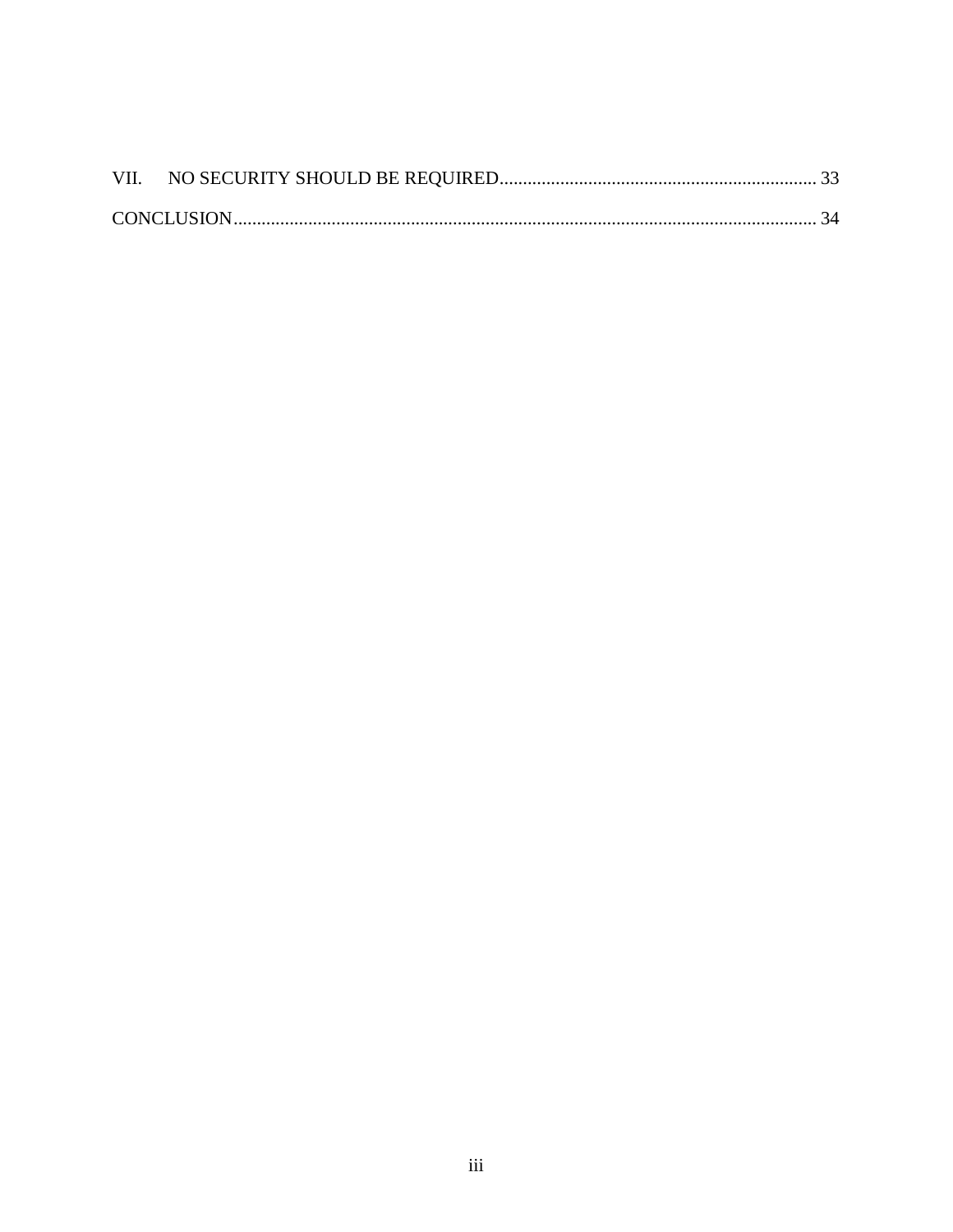# **TABLE OF AUTHORITIES**

# <span id="page-3-0"></span>**CASES**

| ACLU of Idaho v. City of Boise,                                                                                   |
|-------------------------------------------------------------------------------------------------------------------|
| ACLU of Nev. v. City of Las Vegas,                                                                                |
| American Civil Liberties Union v. Johnson,                                                                        |
| Awad v. Ziriax,                                                                                                   |
| Berger v. City of Seattle,                                                                                        |
| Boos v. Barry,                                                                                                    |
| Browne v. City of Grand Junction,<br>No. 14-cv-00809-CMA, 2014 U.S. Dist. LEXIS 37515 (D. Colo. Mar. 21, 2014) 20 |
| Clatterbuck v. City of Charlottesville,                                                                           |
| Cmty. Commc'ns Co. v. City of Boulder,                                                                            |
| Comite de Jornaleros de Redondo Beach v. City of Redondo Beach,                                                   |
| Doe v. City of Albuquerque,                                                                                       |
| Elam Constr. v. Reg. Transp. Dist.,                                                                               |
| Elrod v. Burns,                                                                                                   |
| F.C.C. v. League of Women Voters of Cal.,                                                                         |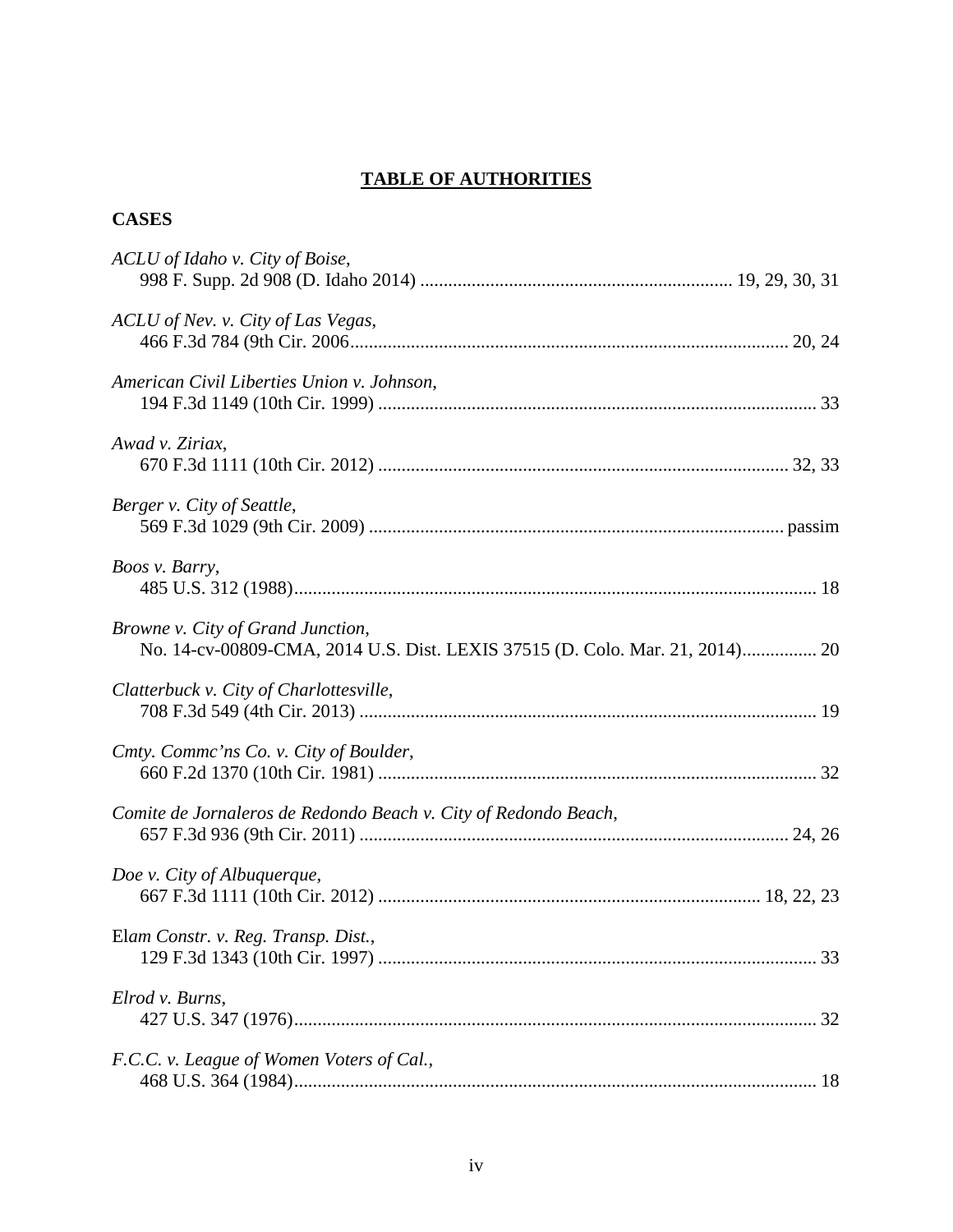| Guy v. Cnty. of Hawaii,<br>No. 14-00400 SOM/KSC, 2014 U.S. Dist. LEXIS 132226 (D. Haw. Sept. 19, 2014)  20, 29,<br>30 |
|-----------------------------------------------------------------------------------------------------------------------|
| Heideman v. South Salt Lake City,                                                                                     |
| Kelly v. City of Parkersburg,                                                                                         |
| Kikumura v. Hurley,                                                                                                   |
| Local Org. Comm., Denver Chap., Million Man March v. Cook,                                                            |
| Loper v. New York City Police Dept.,                                                                                  |
| Lopez v. Town of Cave Creek,                                                                                          |
| McCullen v. Coakley,                                                                                                  |
| Moltan Co. v. Eagle-Picher Indus., Inc.,                                                                              |
| Norton v. City of Springfield,                                                                                        |
| Pacific Frontier v. Pleasant Grove City,                                                                              |
| Police Dept. of City of Chicago v. Mosley,                                                                            |
| Prairie Band of Potawatomi Indians v. Pierce,                                                                         |
| Renton v. Playtime Theatres, Inc.,                                                                                    |
| RoDa Drilling Co. v. Siegal,                                                                                          |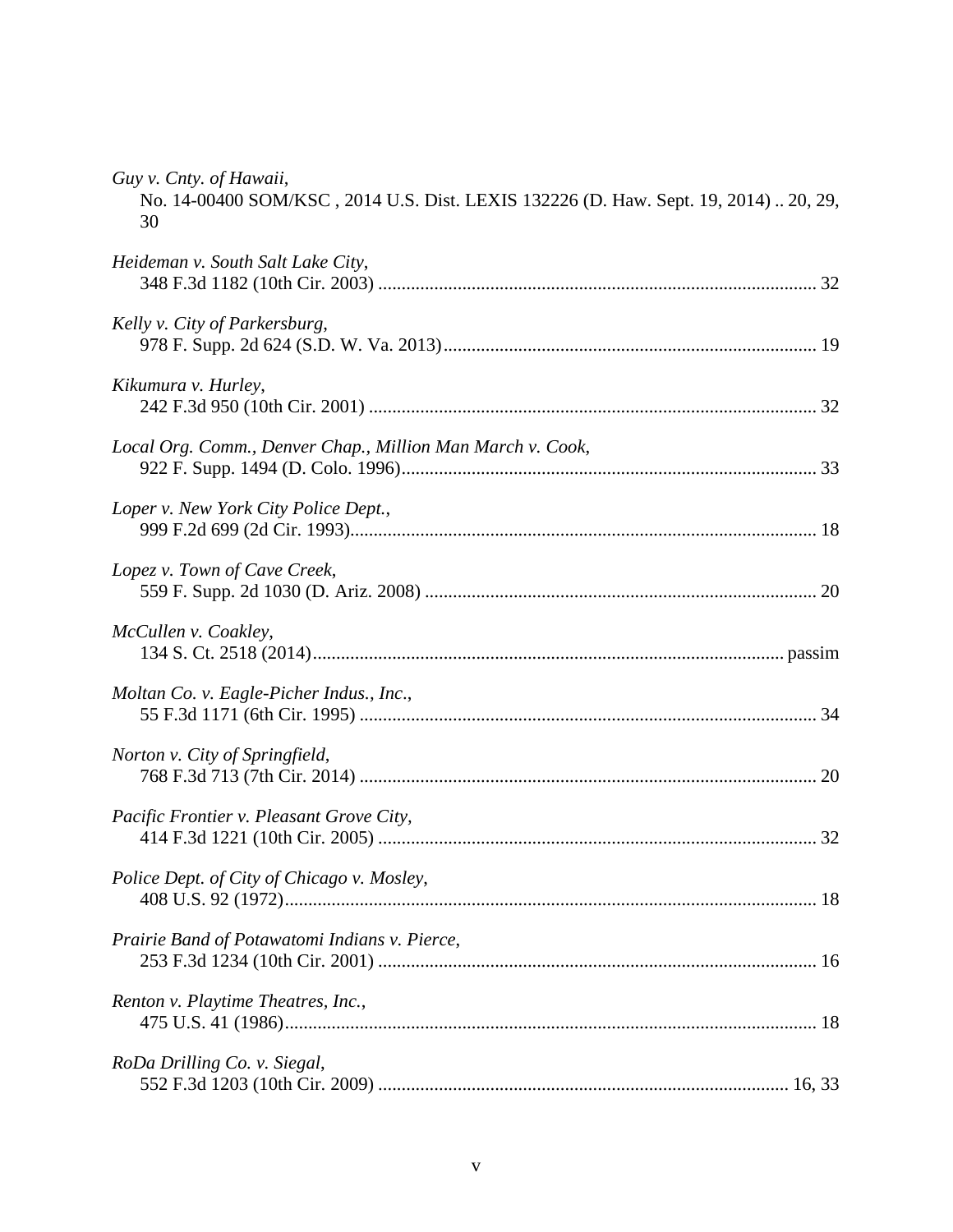| Schrier v. University of Colorado,                    |  |
|-------------------------------------------------------|--|
| Speet v. Schuette,                                    |  |
| State v. Boehler,                                     |  |
| Thayer v. City of Worcester,                          |  |
| Turner Broad. Sys., Inc. v. FCC,                      |  |
| U.S. West, Inc. v. $FCC$ ,                            |  |
| United States v. Alvarez,                             |  |
| Village of Schaumburg v. Citizens for a Better Env't, |  |
| Ward v. Rock Against Racism,                          |  |
| Winnebago Tribe of Neb. v. Stovall,                   |  |
| <b>STATUTES</b>                                       |  |
|                                                       |  |
|                                                       |  |
|                                                       |  |
| <b>RULES</b>                                          |  |
|                                                       |  |
| <b>OTHER AUTHORITIES</b>                              |  |
| Fort Collins Municipal Code,                          |  |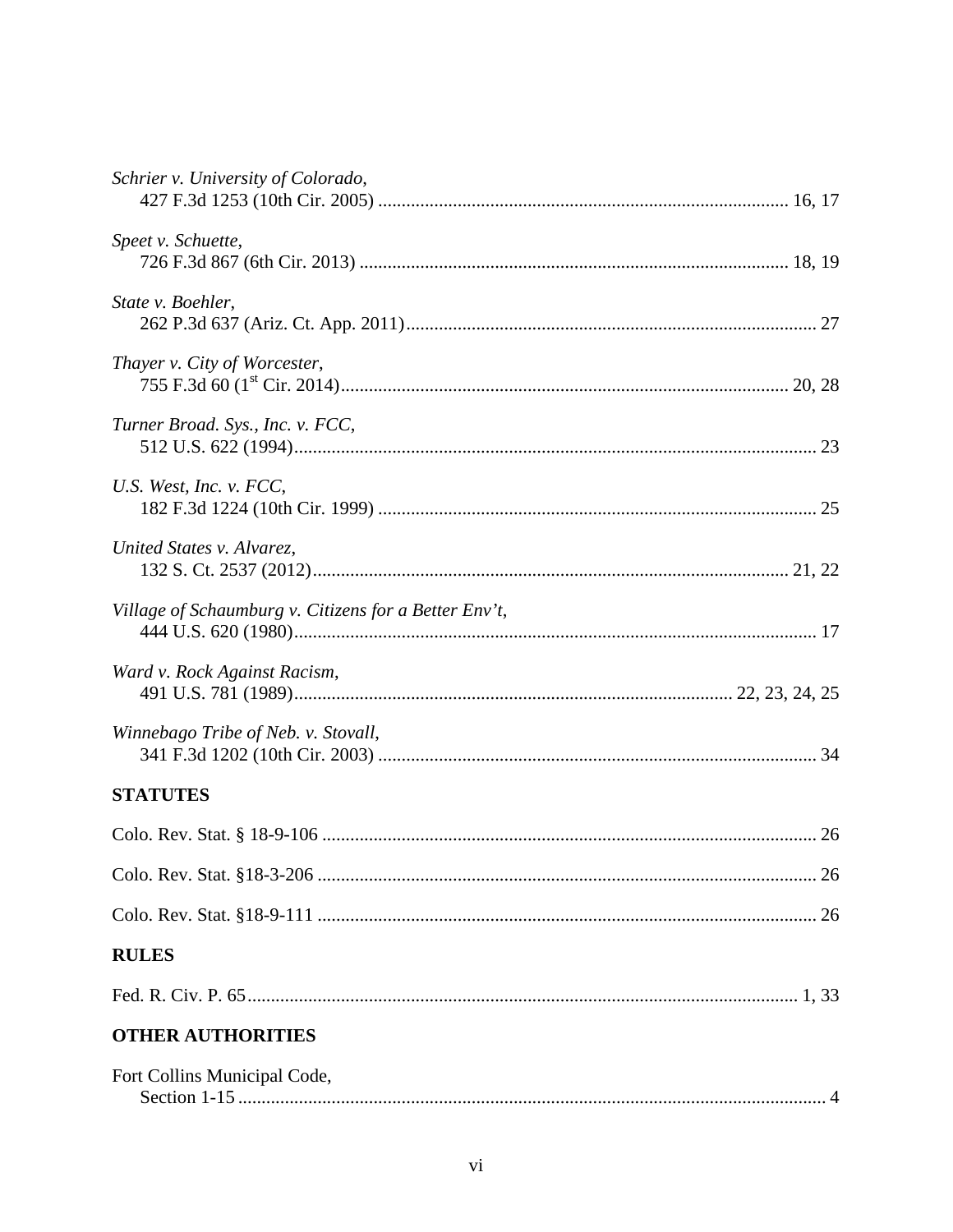| Fort Collins Municipal Code, |  |
|------------------------------|--|
|                              |  |
|                              |  |
|                              |  |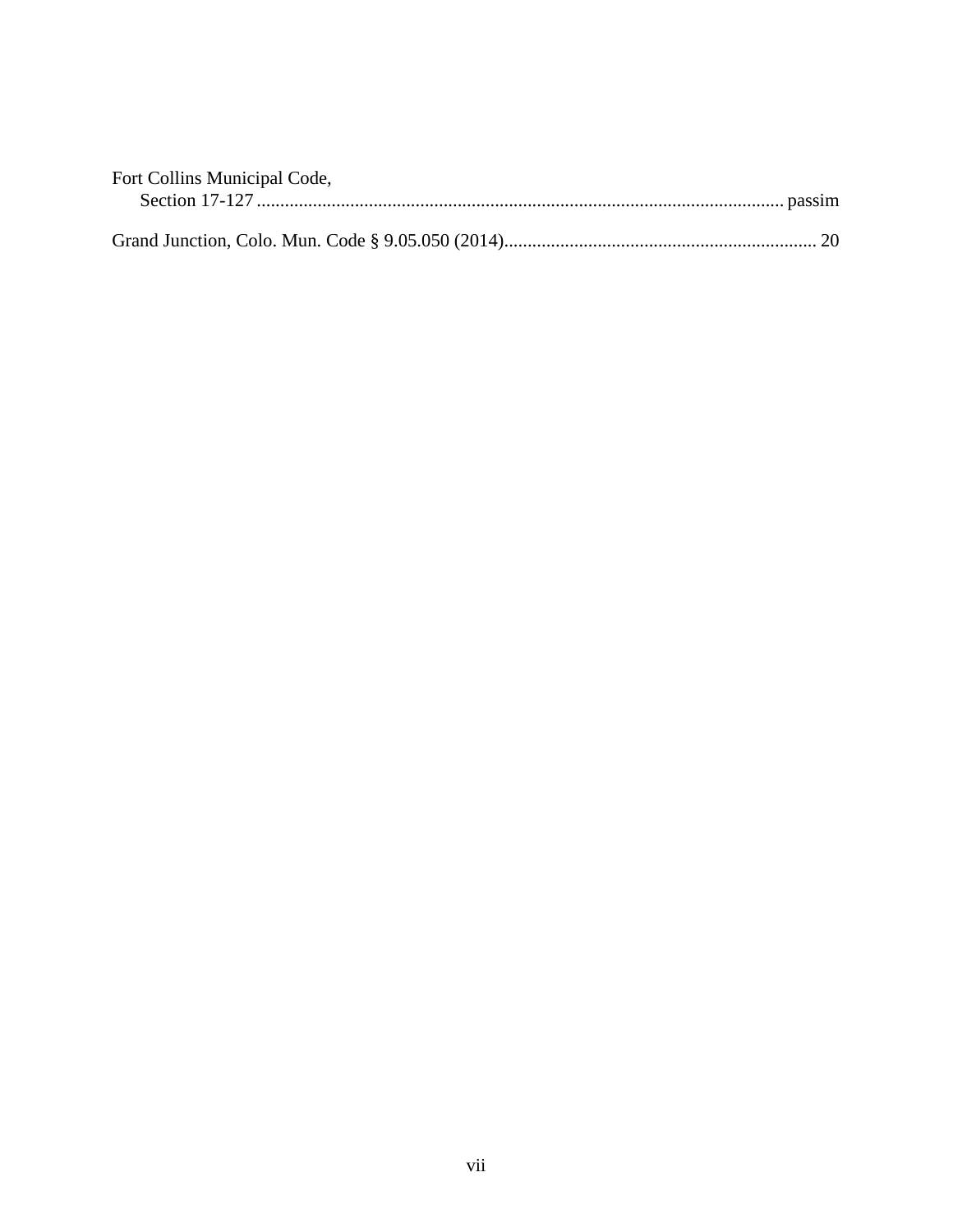Plaintiffs Abby Landow, Jeffrey Alan, Susan Wymer, Lawrence Beal, Greenpeace, Inc., and Nancy York move the Court pursuant to Federal Rule of Civil Procedure 65 for a temporary restraining order and preliminary injunction enjoining Defendant City of Fort Collins from enforcing various provisions of Section 17-127 of the Fort Collins Municipal Code, titled "Panhandling" (hereinafter, "Panhandling Ordinance" or "Ordinance"); and prohibiting Fort Collins from relying on the challenged provisions of the Ordinance as grounds for issuing citations or orders to move on to persons who are soliciting passively by means of a sign or other indication that donations are invited.<sup>[1](#page-7-1)</sup>

#### **INTRODUCTION**

<span id="page-7-0"></span>The City of Fort Collins is engaged in a campaign to stop poor persons from asking for charity on the sidewalks, streets, and other public places in the city. Although City officials acknowledge that solicitation is speech that is protected by the First Amendment, Fort Collins is nevertheless actively and vigorously enforcing an unconstitutional ordinance—section 17-127 of the Fort Collins Municipal Code, titled "panhandling"—that turns constitutionally-protected expression into a crime. (*Exhibit 1*, Fort Collins Mun. Code § 17-127.) While the Panhandling Ordinance was adopted in 1995, police enforcement of the Ordinance is on the rise. In recent years, police officers have issued dozens and dozens of citations for alleged violations, and the city attorney's office actively prosecutes and obtains convictions in the Fort Collins Municipal Court. The number of police-issued citations is dwarfed by countless additional oral warnings

<span id="page-7-1"></span><sup>&</sup>lt;sup>1</sup> Pursuant to Local Rule 65.1, Plaintiffs have included an Information for Temporary Restraining Order (attached as Exhibit A) in which Plaintiffs' counsel certifies that, before filing this Motion, Plaintiffs provided Defendant actual notice of the filing, and with all pleadings and documents filed in the case. A Proposed Temporary Restraining Order is also attached to this Motion for the Court's convenience.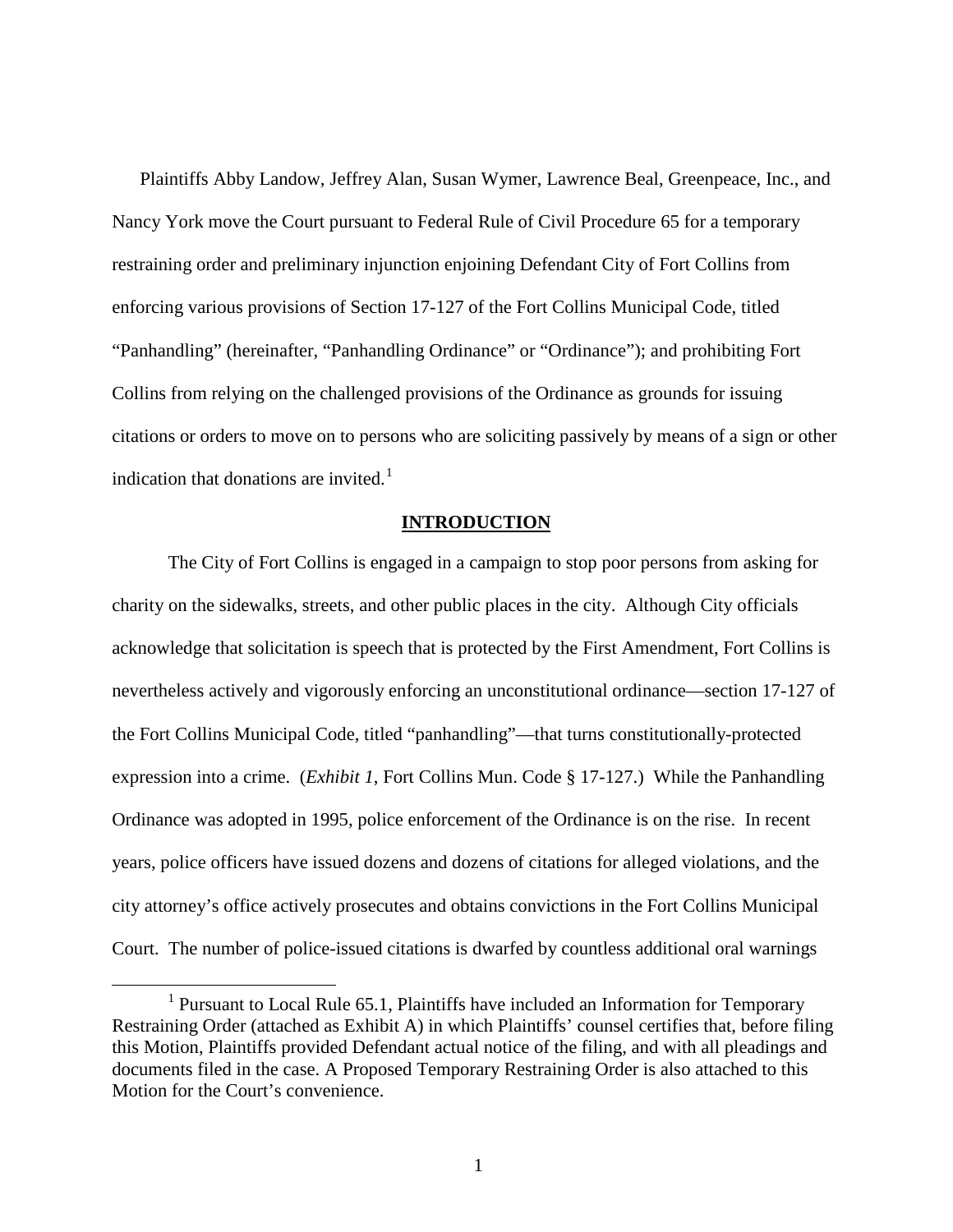and directives that police have issued, ordering persons to cease their solicitation communications and "move on."

For years, the targets of this enforcement campaign have overwhelmingly been poor persons who are engaged in solicitation that is courteous, polite, nonthreatening and nonaggressive, such as the solicitation that Plaintiffs Abby Landow, Jeffrey Alan, Susan Wymer and Lawrence Beall carry out. Their requests for charity pose no risk to public safety, and their communications requesting assistance are squarely protected by the First Amendment. Yet, Ms. Landow and Ms. Wymer have each been warned by the Fort Collins police that they were violating the Panhandling Ordinance when they solicited charity by silently displaying a sign requesting help. The police ordered Ms. Landow and Ms. Wymer to "move-on" and, in one instance, issued a ticket to Ms. Landow.

Until recently, the City has looked the other way when canvassers for a recognized nonprofit organization—Greenpeace, Inc.—have stopped pedestrians to solicit contributions. That has now changed. Fort Collins police recently warned Greenpeace that its canvassing activities in downtown Fort Collins violate the City's Panhandling Ordinance. Because of this warning, Greenpeace is now refraining from canvassing in downtown Fort Collins. Greenpeace and the other solicitor Plaintiffs, each of whom fears being ticketed for engaging in peaceful, nonthreatening communicative activities, are in urgent need of interim relief from this Court.

Plaintiffs ask this Court for an emergency temporary restraining order and preliminary injunction on their first (First Amendment) and second (Due Process) claims for relief. $2$  This

<span id="page-8-0"></span> $\overline{\phantom{a}}$  2 . *See* Class Action Complaint, filed February 10, 2015.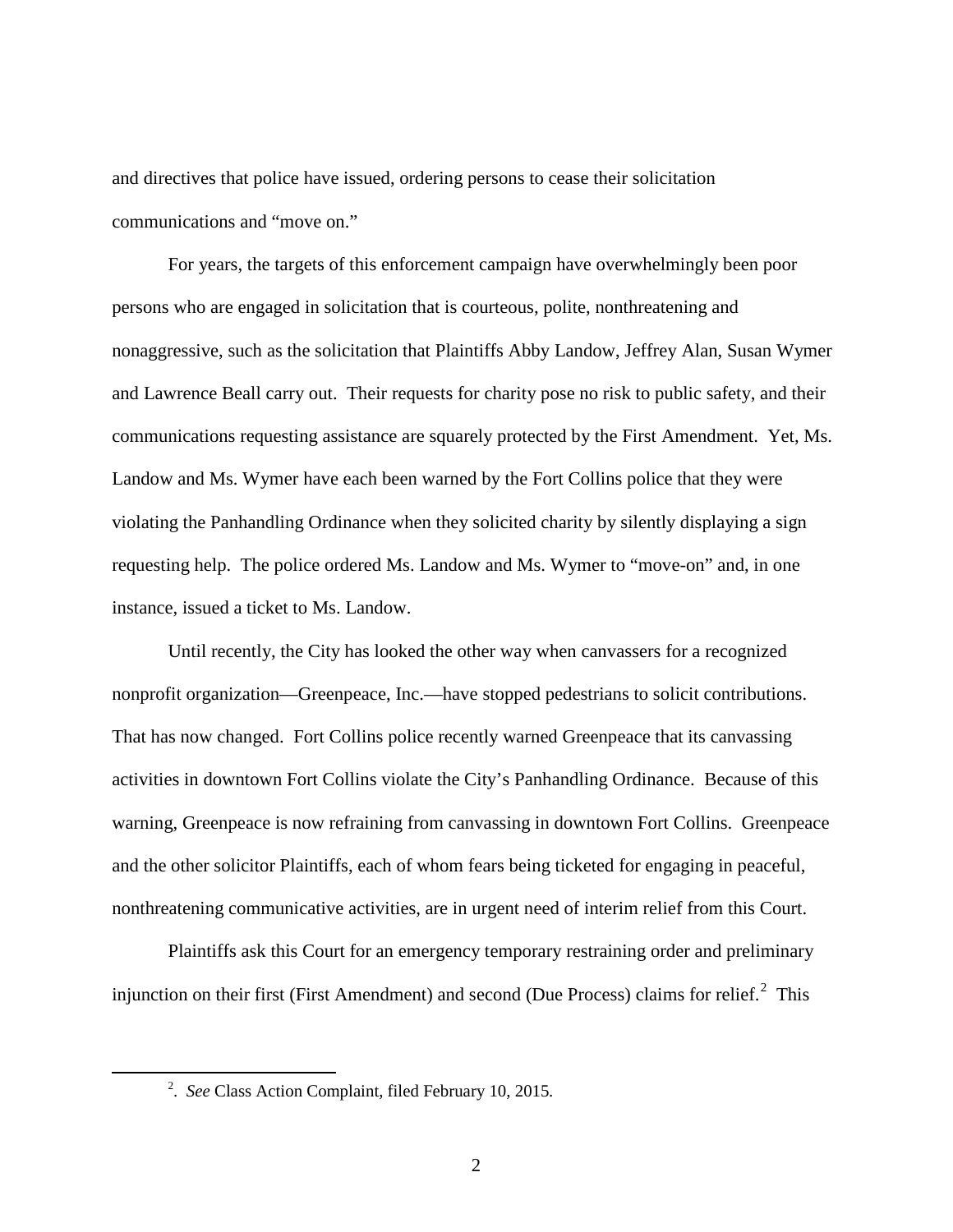interim relief is necessary to preserve their right and the right of others to peacefully and respectfully engage in expressive and communicative activity in the public areas of Fort Collins.

### **STATEMENT OF FACTS**

### <span id="page-9-0"></span>*The Text of the Challenged Ordinance*

The Panhandling Ordinance consists of two parts. In subsection (a), "Panhandle" is

defined as "to knowingly approach, accost or stop another person in a public place and solicit

that person, whether by spoken words, bodily gestures, written signs or other means, for a gift of

money or thing of value." (*Id.*)

Subsection (b) makes it unlawful for any person to "panhandle" in any of eleven

circumstances:

- 1. Any time from one-half (1/2) hour after sunset to one-half (1/2) hour before sunrise;
- 2. In a manner that involves the person panhandling knowingly engaging in conduct toward the person solicited that is intimidating, threatening, coercive or obscene and that causes the person solicited to reasonably fear for his or her safety;
- 3. In a manner that involves the person panhandling knowingly directing fighting words to the person solicited;
- 4. In a manner that involves the person panhandling knowingly touching or grabbing the person solicited;
- 5. In a manner that involves the person panhandling knowingly continuing to request the person solicited for a gift of money or thing of value after the person solicited has refused the panhandler's initial request;
- 6. In a manner that involves the person panhandling knowingly soliciting an at-risk person;[3](#page-9-1)

<span id="page-9-1"></span> $3$  Subsection (a)(1) defines an "at-risk person" as:

<sup>[</sup>A] natural person who is sixty (60) years of age or older, under eighteen (18) years of age, or who is a person with a disability. A *person with a disability* shall mean, for purposes of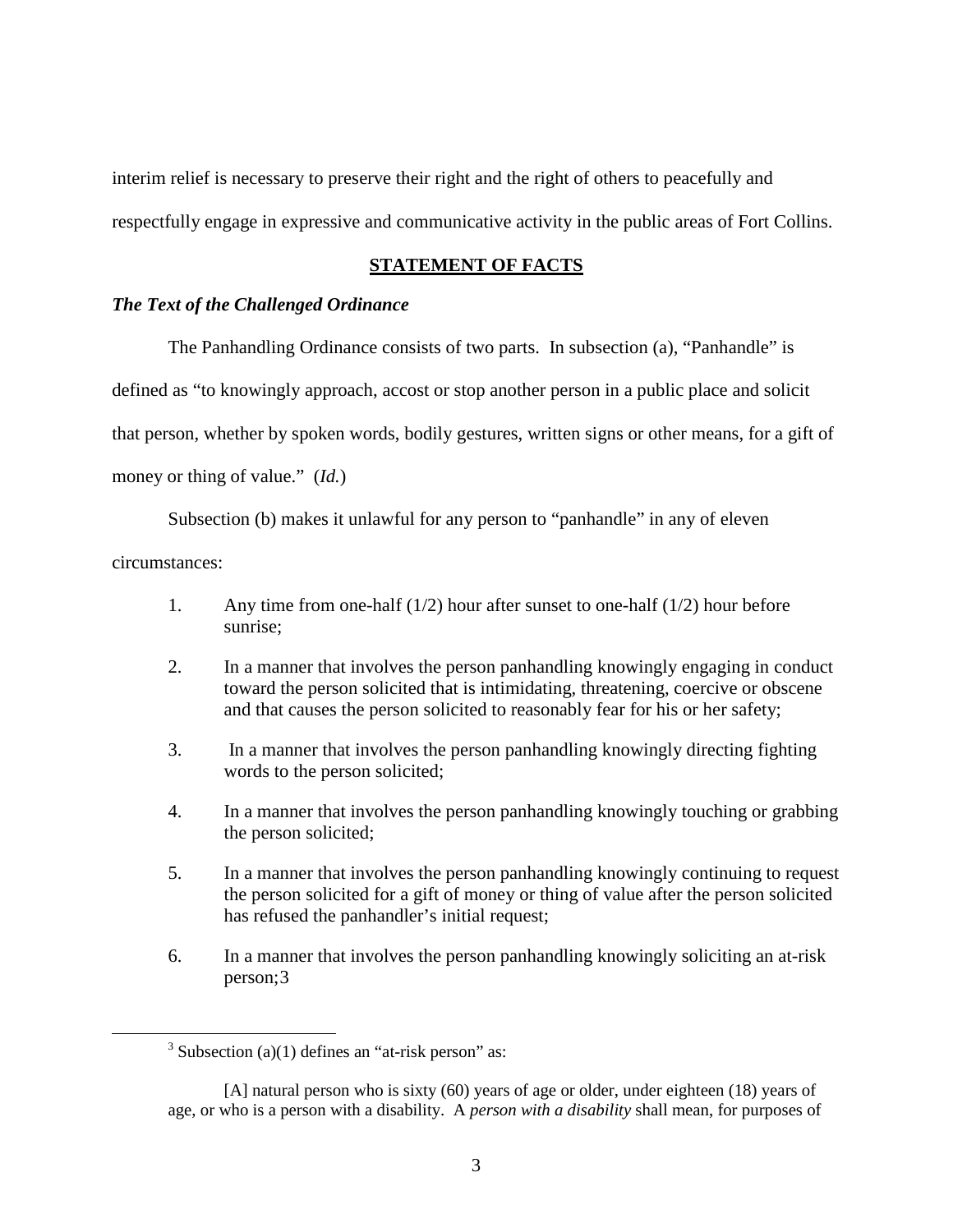- 7. On a sidewalk or other passage way in a public place used by pedestrians and is done in a manner that obstructs the passage of the person solicited or that requires the person solicited to take evasive action to avoid physical contact with the person panhandling or with any other person;
- 8. Within one hundred (100) feet of an automatic teller machine or of a bus stop;
- 9. On a public bus;
- 10. In a parking garage, parking lot or other parking facility; or
- 11. When the person solicited is entering or exiting a parked motor vehicle, in a motor vehicle stopped on a street, or present within the patio or sidewalk serving area of a retail business establishment that serves food and/or drink.

(*Id.* § 17-127(b).) Section 1-15 of the Fort Collins Municipal Code provides that violation of the

Panhandling Ordinance is a misdemeanor punishable by imprisonment up to 180 days and a fine

of up to \$2,650. (*Exhibit 2*, Fort Collins Municipal Code, Section 1-15.)

In this action, Plaintiffs challenge Subsections (b)  $(1)$ ,  $(5)$ ,  $(6)$ ,  $(8)$ ,  $(9)$ ,  $(10)$  and  $(11)$  of

the Panhandling Ordinance.<sup>[4](#page-10-0)</sup> Plaintiffs seek relief from the challenged prohibitions of the

ordinance as written and also as Fort Collins interprets and enforces those prohibitions.

# *Plaintiffs*

 $\overline{a}$ 

# Abby Landow

this Paragraph (1), a natural person or any age who suffers from one (1) or more substantial physical or mental impairments that render the person significantly less able to defend against criminal acts directed toward such person than he or she would be without such physical or mental impairments. A *substantial physical or mental impairment* shall be deemed to include, without limitation, the loss of, or the loss of use of, a hand or foot; loss of, or severe diminishment of, eyesight; loss of, or severe diminishment of, hearing; loss of, or severe diminishment in, the ability to walk; and any developmental disability, psychological disorder, mental illness or neurological condition that substantially impairs a person's ability to function physically or that substantially impairs a person's judgment or capacity to recognize reality or to control behavior.

<span id="page-10-0"></span> $4$  Plaintiffs do not challenge subsections (2), (3), (4) or (7).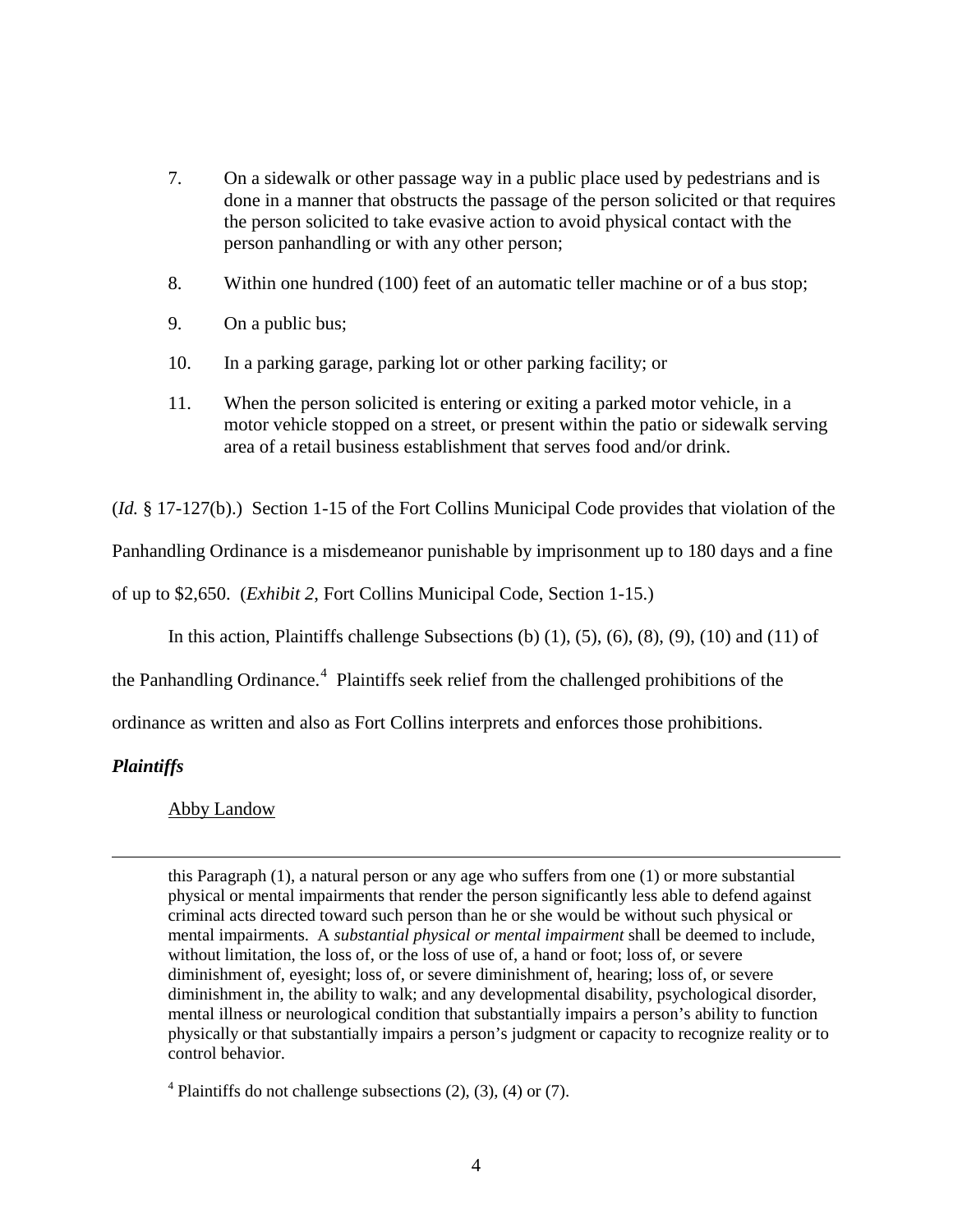Plaintiff Abby Landow is a resident of Fort Collins who is homeless and destitute. (*Exhibit 3*, Landow Declaration, ¶ 1.) To get by, Ms. Landow has often solicited charity in downtown Fort Collins where there is significant foot traffic. When she does so, Ms. Landow usually sits on a public bench on a public sidewalk and silently holds a sign asking for help. Her sign usually says something like: "Need help. Anything is a blessing." (*Id*. ¶ 3.) Ms. Landow has solicited in downtown Fort Collins after dark, in well-lit areas, as well as near outdoor seating areas of a restaurant. (*Id*. ¶ 5.)

In early 2014, Ms. Landow started hearing about more and more people getting tickets for panhandling. (*Id*. ¶ 6.) On at least three occasions that year, police intervened to stop Ms. Landow from soliciting. One time, she was displaying a sign while sitting on a public bench on a public sidewalk outside of a restaurant. Fort Collins police officers approached her and told her she was illegally panhandling within 100 feet of an ATM located inside the restaurant. (*Id*. ¶ 7.) Another time, officers approached her and told her that she was illegally panhandling when she was displaying a sign inviting donations from people in vehicles that were exiting a parking lot. (*Id*. ¶ 8.) In both instances, the officers ordered Ms. Landow to move on, and she did so.

In April 2014, Fort Collins police ticketed Ms. Landow for violating the Panhandling Ordinance, because she was silently soliciting donations by displaying her sign while sitting on a public bench within sight of people sitting at an outdoor café. (*Id*. ¶ 9.) With the help of a friend, Ms. Landow fought the ticket, and the prosecutor ultimately dismissed the charge. (*Id*. ¶ 10; *Exhibit 4*, Landow dismissal paper.) However, the prosecutor warned Ms. Landow that if she were ticketed again, she would not avoid prosecution. (Ex. 3 ¶ 10.)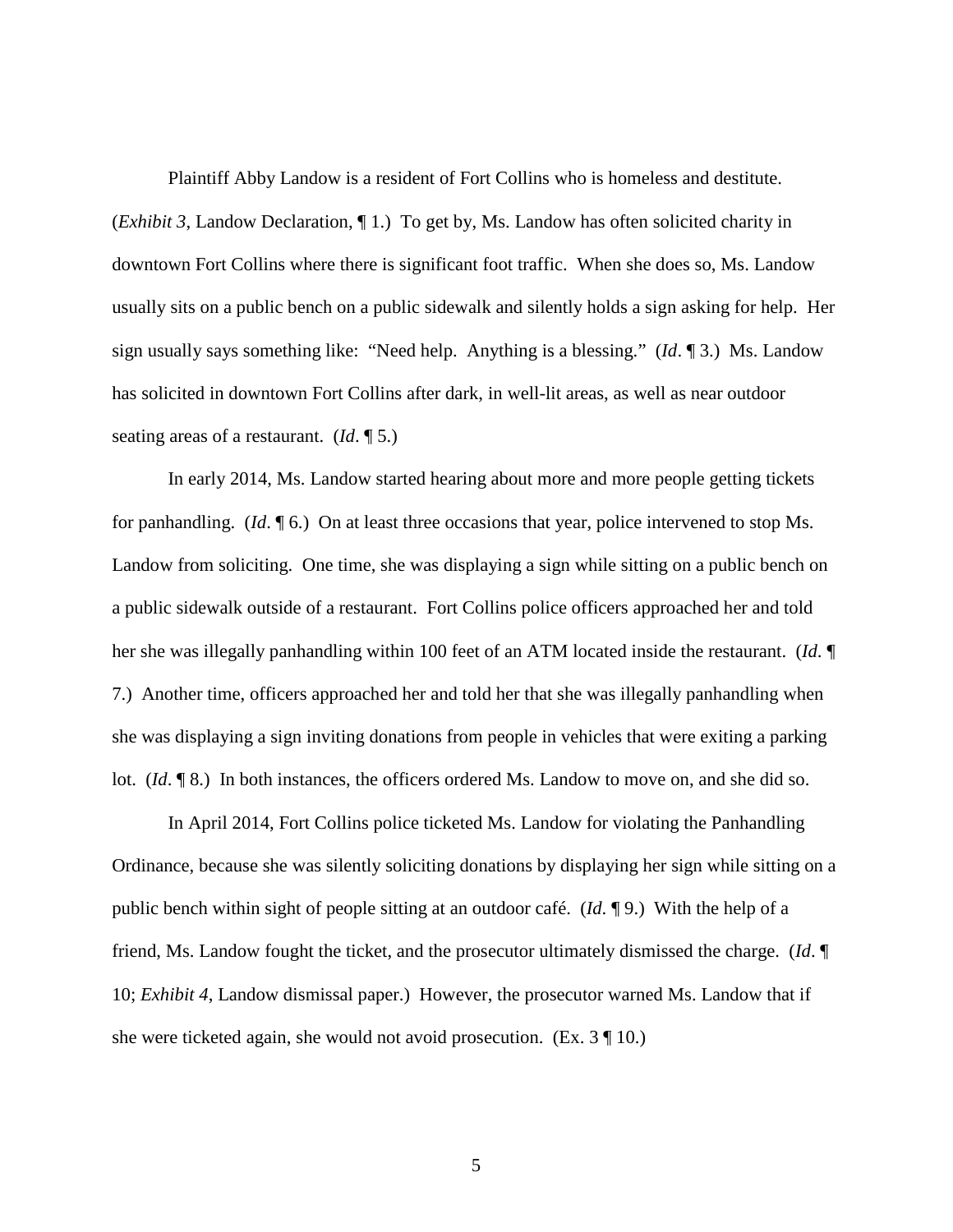Because of her interactions with the police and prosecutor last year, as well as hearing of others who were ticketed, Ms. Landow has refrained from soliciting donations in Fort Collins on several occasions. (*Id*. ¶ 12.) She wants to be free to resume her peaceful solicitation without fear that police will enforce the Panhandling Ordinance against her.

# Jeffrey Alan

Plaintiff Jeffrey Alan is a recent resident of Fort Collins. He is homeless, disabled, and poor. (*Exhibit 5*, Alan Declaration, ¶¶ 1-2.) Mr. Alan was a truck driver for 30 years. (*Id*. ¶ 3.) His career ended abruptly when he began undergoing treatment, including two major surgeries, for lip cancer – which has since spread to his tonsils. Mr. Alan's illness has left him permanently disfigured, disabled, and unable to work. (*Id*. ¶¶ 4-5.) To pay for basic necessities, Mr. Alan sometimes solicits donations from passersby on public sidewalks. (*Id*. ¶¶ 6-7.)

In the past, Mr. Alan has solicited donations by standing on a public sidewalk, and, using his voice to stop passersby, asking if they could spare some change. He was polite and nonaggressive when he asked for money. (*Id*. ¶ 7.)

In the hope of avoiding tickets for a violation of the City's Panhandling Ordinance, Mr. Alan has recently refrained from stopping persons to solicit donations in downtown Fort Collins. Instead, he has silently solicited donations by displaying a sign while sitting on public benches on public sidewalks in downtown Fort Collins. His sign usually says: "Homeless/Have Cancer/Need Help." (*Id*. ¶¶ 9-10.) Even when soliciting by silently displaying his sign, he reasonably fears being ticketed for an alleged violation of the Ordinance. (*Id*. ¶¶ 9, 14.)

Mr. Alan has silently solicited donations in Fort Collins within 100 feet of ATMs and bus stops, as well as after dark. He has also solicited near a restaurant's outdoor seating area and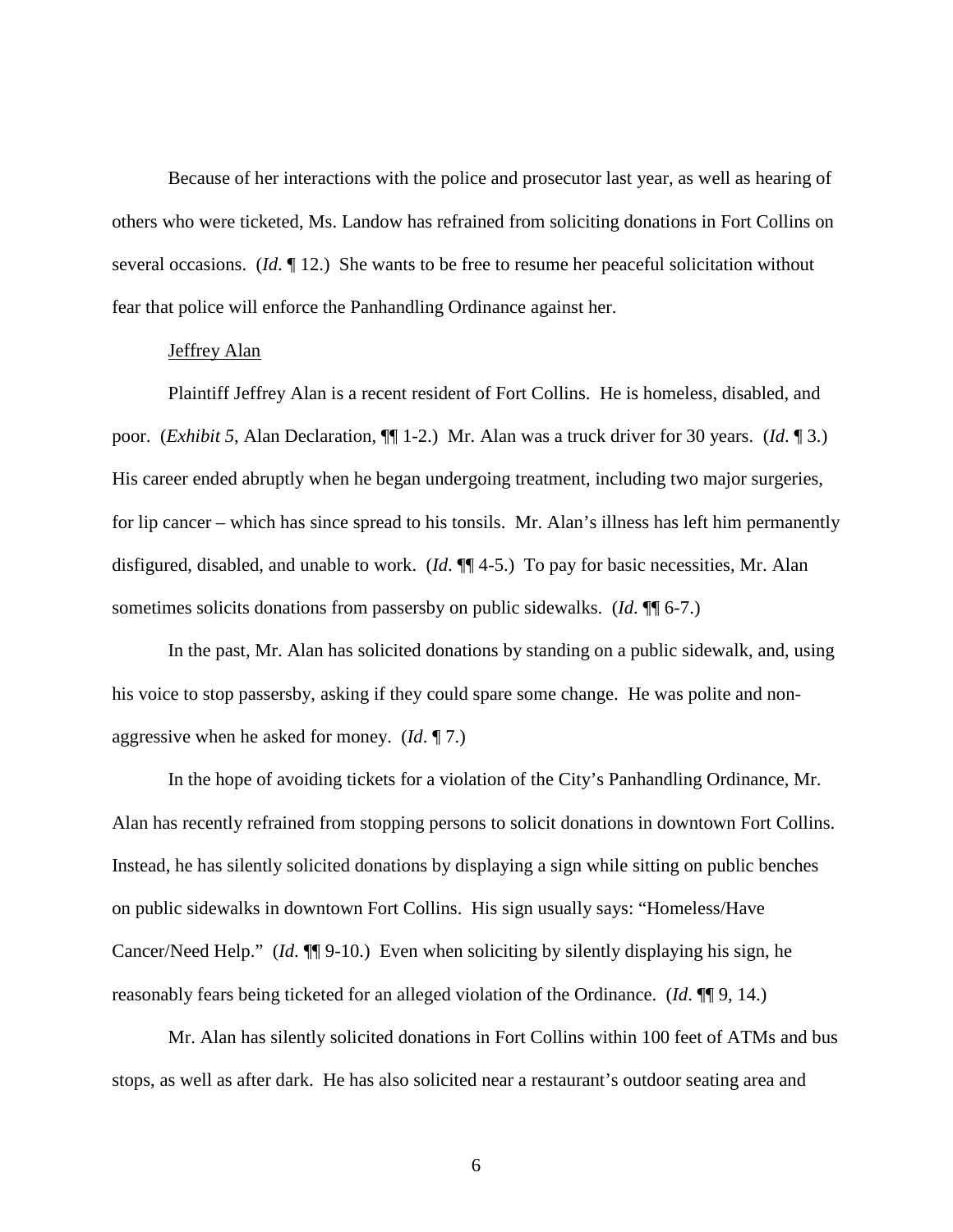from people over 60 years of age. Mr. Alan has also solicited donations from people who, like himself, are disabled. Mr. Alan does not want his disability to prevent other people from approaching him and asking him for help. Although he does not have much to give, he wants to be asked. (*Id*. ¶¶ 11-13.)

Mr. Alan was recently sitting on a public bench on a public sidewalk outside of a restaurant in downtown Fort Collins when a restaurant employee threatened to call the police if Mr. Alan did not move away from the restaurant. The employee said Mr. Alan was illegally panhandling near a restaurant and within 100 feet of an ATM. Mr. Alan, who was silently soliciting by displaying a sign, moved away from that location because he feared being ticketed by the police. Mr. Alan wants to be free to continue soliciting as he has in the past, without fear that police will enforce the Panhandling Ordinance against him. (*Id*. ¶¶ 14-15.)

#### Susan Wymer

Plaintiff Susan Wymer is a resident of Fort Collins. She is disabled and homeless. Ms. Wymer recently lost her Section 8 apartment when it was declared uninhabitable, leaving her presently homeless. (*Exhibit 6*, Wymer Declaration ¶ 1.) Ms. Wymer walks with a cane and – because of her diabetes – suffers from neuropathy in her feet and significant back pain. Her disabilities make her unable to work. (*Id*. ¶ 2.) To get by, Ms. Wymer has often peacefully and politely solicited charity from passersby in Fort Collins. (*Id*. ¶ 3.)

When Ms. Wymer solicits, she sometimes uses her voice to stop passersby and ask them for spare change or leftover food. She has done this in parking lots and on buses in Fort Collins. Ms. Wymer is polite and non-aggressive when she solicits charity. (*Id*. ¶ 9.)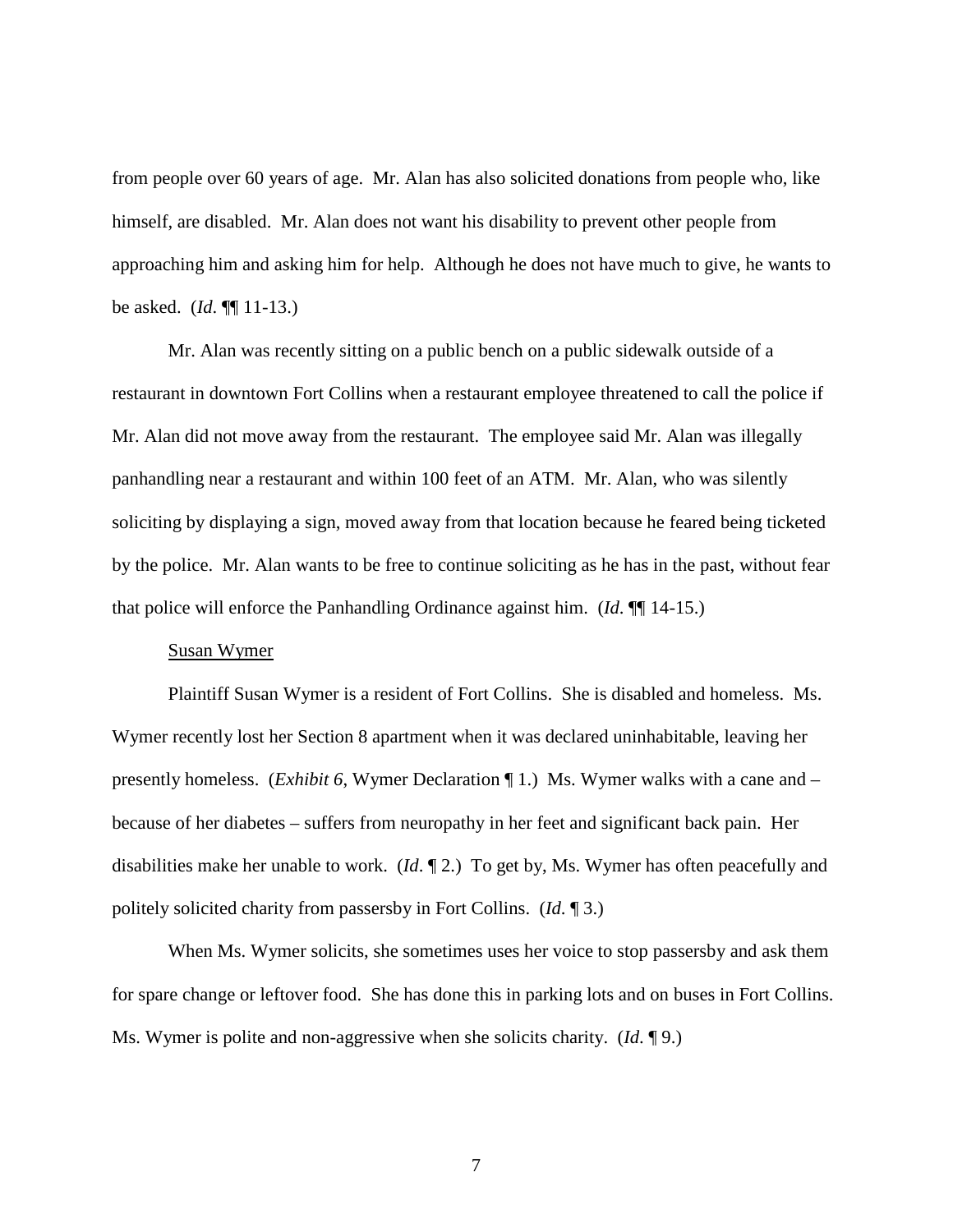Most often when Ms. Wymer solicits charity, she does so by displaying a sign while sitting or standing on a public sidewalk. The sign usually reads: "Anything will help. God bless you. John 3:16." (*Id*. ¶ 3.) She sometimes sits with her sign in this manner after dark, within 100 feet of an ATM, and/or near outdoor restaurant seating. (*Id*. ¶¶ 5-6.)

On at least two occasions, Fort Collins police intervened to stop Ms. Wymer from soliciting charity. Once, police told her she was illegally panhandling because she was soliciting within 100 feet of an ATM and it was after dark (approximately 6:00 p.m.). The officer told Ms. Wymer to move on, and she did. (*Id.* ¶ 6.) Another time, Ms. Wymer was soliciting silently by displaying her sign on a public sidewalk near her Section 8 apartment. A police officer told her that panhandling was illegal and that breaking the law could mean a \$1000 fine. The officer directed Ms. Wymer to move on, and she did. Afterwards, she refrained from soliciting at that location for fear of being ticketed by the police. (*Id*. ¶ 8.)

Ms. Wymer wants to be free to continue her peaceful solicitation without fear that police will enforce the challenged ordinance against her.

#### Lawrence Beall

Plaintiff Lawrence Beall is a resident of Fort Collins. He is homeless and poor.

(*Exhibit 7*, Beall Declaration ¶ 1.) Mr. Beall worked at Safeway for many years and retired with full benefits. (*Id*. ¶ 2.) Those benefits were recently cut in half – so that he now receives about \$500 per month. This money is not enough to cover his basic necessities, much less rent. To pay for his basic necessities, Mr. Beall sometimes solicits charity from passersby in downtown Fort Collins. (*Id*. ¶ 4.)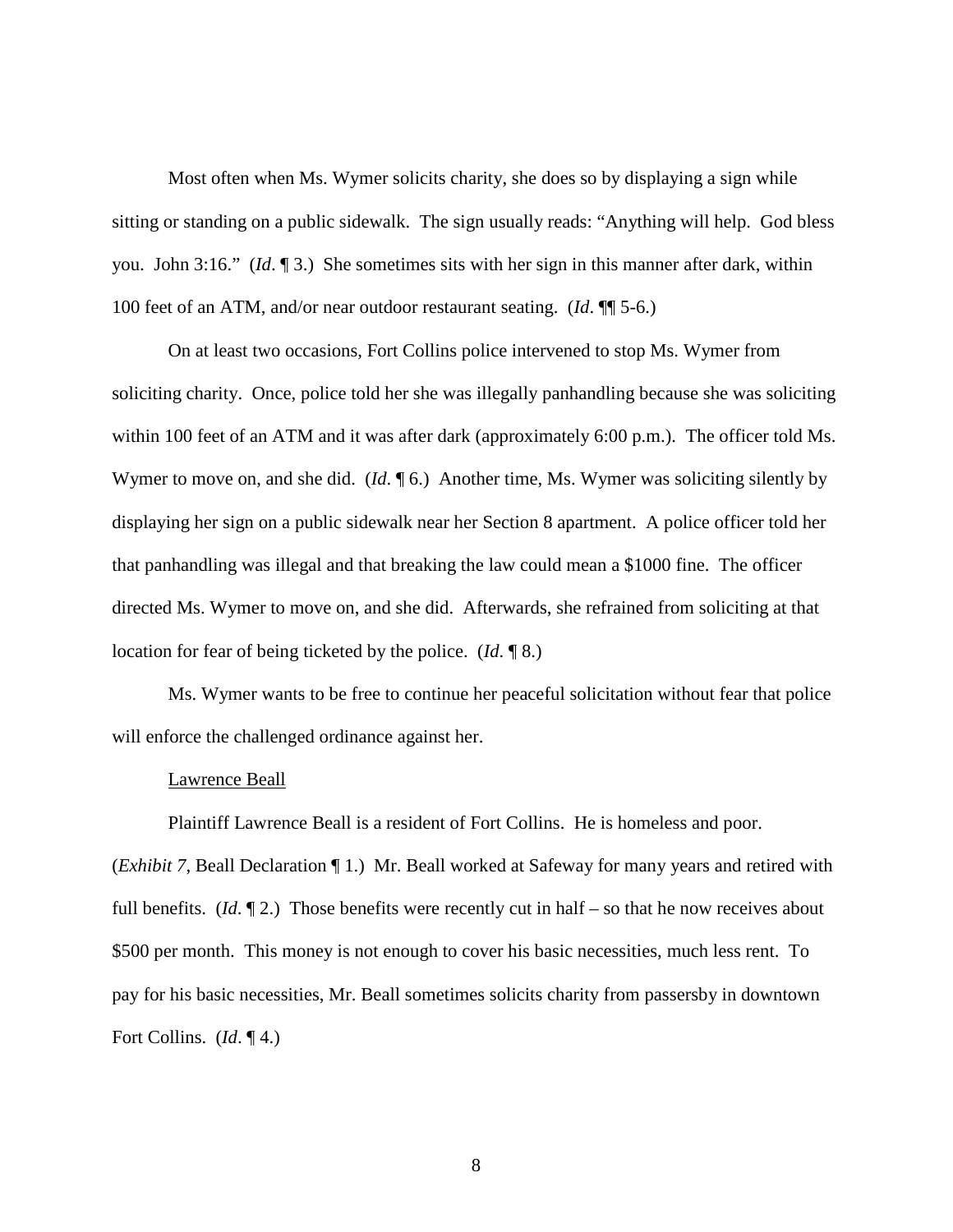When Mr. Beall solicits charity, he usually walks up to people on public sidewalks and politely asks them for money by saying something like: "I'm down on my luck. Can you spare a couple of quarters?" Mr. Beall does not pressure people for money or get too close to them when approaching them. He thanks each person he asks for money – whether they give to him or not. (*Id*. ¶¶ 6, 8-9.)

Mr. Beall has solicited donations in Fort Collins at night from people leaving bars and restaurants on well-lit sidewalks in downtown Fort Collins. (*Id*. ¶ 11.) Mr. Beall has also solicited money from people leaving their vehicles, sometimes in parking lots. (*Id*. ¶ 12.)

Mr. Beall reasonably fears that if he continues to solicit donations in Fort Collins he will be ticketed by the police. (*Id*. ¶ 13.) He wants to be free to continue his peaceful solicitation without fear that police will enforce the Panhandling Ordinance against him.

#### Greenpeace, Inc.

Plaintiff Greenpeace, Inc. ("Greenpeace") is a non-profit corporation that uses peaceful protest and creative communication to expose global environmental problems and to promote solutions. (*Exhibit 8*, Flaherty Declaration, ¶ 1.) For approximately nine years, Greenpeace has sent a team of canvassers to solicit donations in downtown Fort Collins on at least a weekly basis. (*Id*. ¶ 2.) Greenpeace chose the downtown area because it has significant foot traffic. Greenpeace views its canvassing operation in Fort Collins to be highly successful, meaning that on average compared with other parts of the country, a relatively high percentage of people in Fort Collins engage in meaningful conversation with canvassers about Greenpeace's mission and choose to become members. (*Id*. ¶ 6.)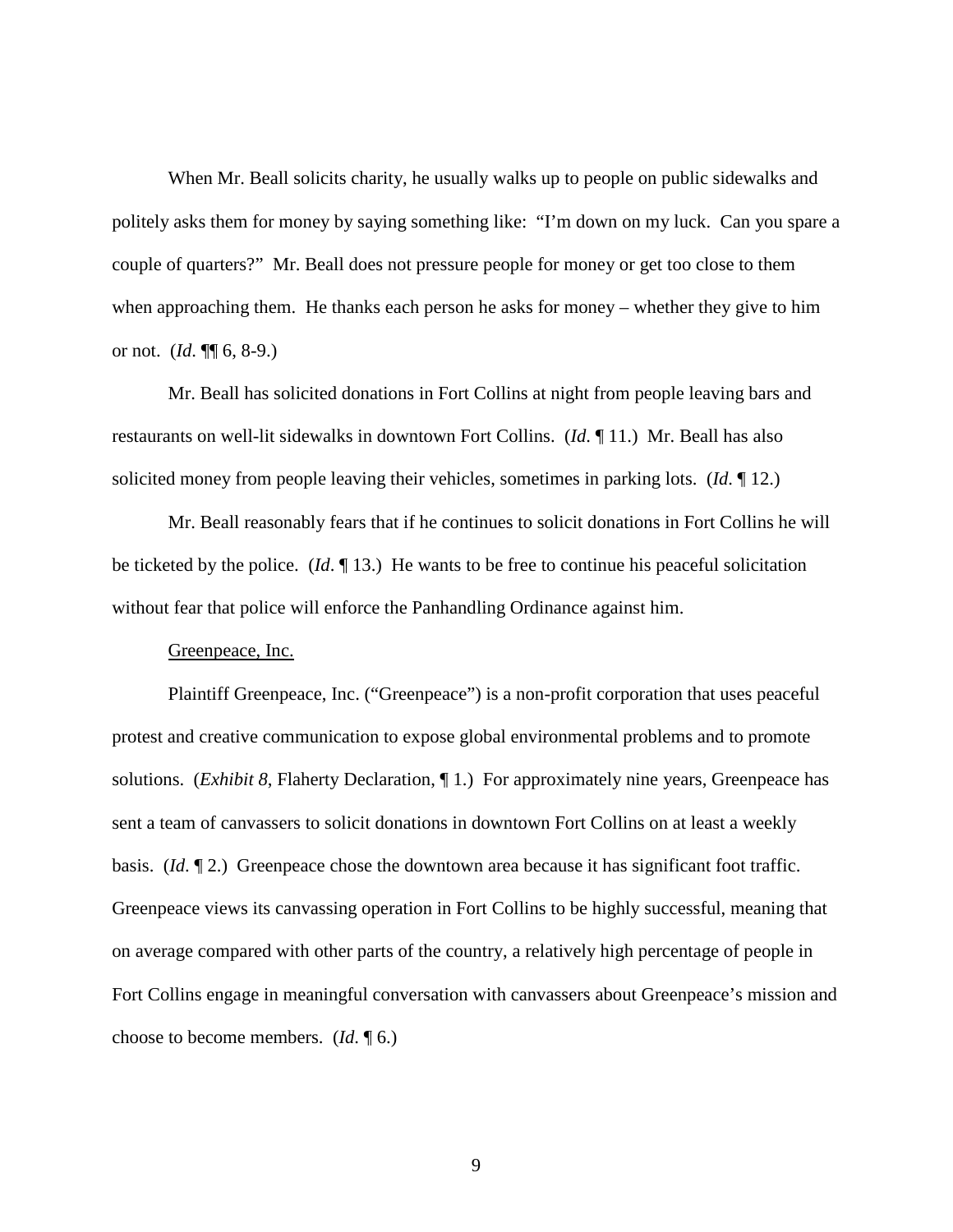Greenpeace canvassers are not aggressive or threatening. They do not block the sidewalk, entrances to buildings, or any pedestrians' right of way. The canvassers initiate conversations with passersby about the environment and the mission and programs of Greenpeace. Typically, canvassers use their voice to stop or attempt to stop passersby by directing a statement like the following to particular individual walking nearby: "Let's have a conversation about Greenpeace's campaign." (*Id*. ¶ 4.)

When a passerby chooses to engage in conversation with a canvasser, the canvasser will spend some time educating the passerby on Greenpeace's mission. Then, the canvasser will encourage the passerby to join Greenpeace, which requires a donation to the organization. If the passerby agrees, the canvasser then calls Greenpeace's phone center and assists that passerby in signing up as a member and paying the membership fee via credit card. The canvasser does not accept any cash donations. The canvasser gives the new member literature about Greenpeace's programs. This literature includes instructions on how the member may increase his or her donation to Greenpeace at a later time. (*Id*. ¶ 5.)

Some of the busy downtown corners where Greenpeace canvassers solicit in Fort Collins are within 100 feet of an ATM, bus stop, and/or outdoor café. Because Greenpeace canvassers do not discriminate on the basis of age or disability, they solicit from passersby who are over 60 and/or who have a disability. (*Id*. ¶ 9.)

In December, 2014, a Fort Collins police officer approached a Greenpeace employee who was canvassing in downtown Fort Collins and warned him that solicitation by Greenpeace violates Fort Collins' Panhandling Ordinance. When the canvasser explained that Greenpeace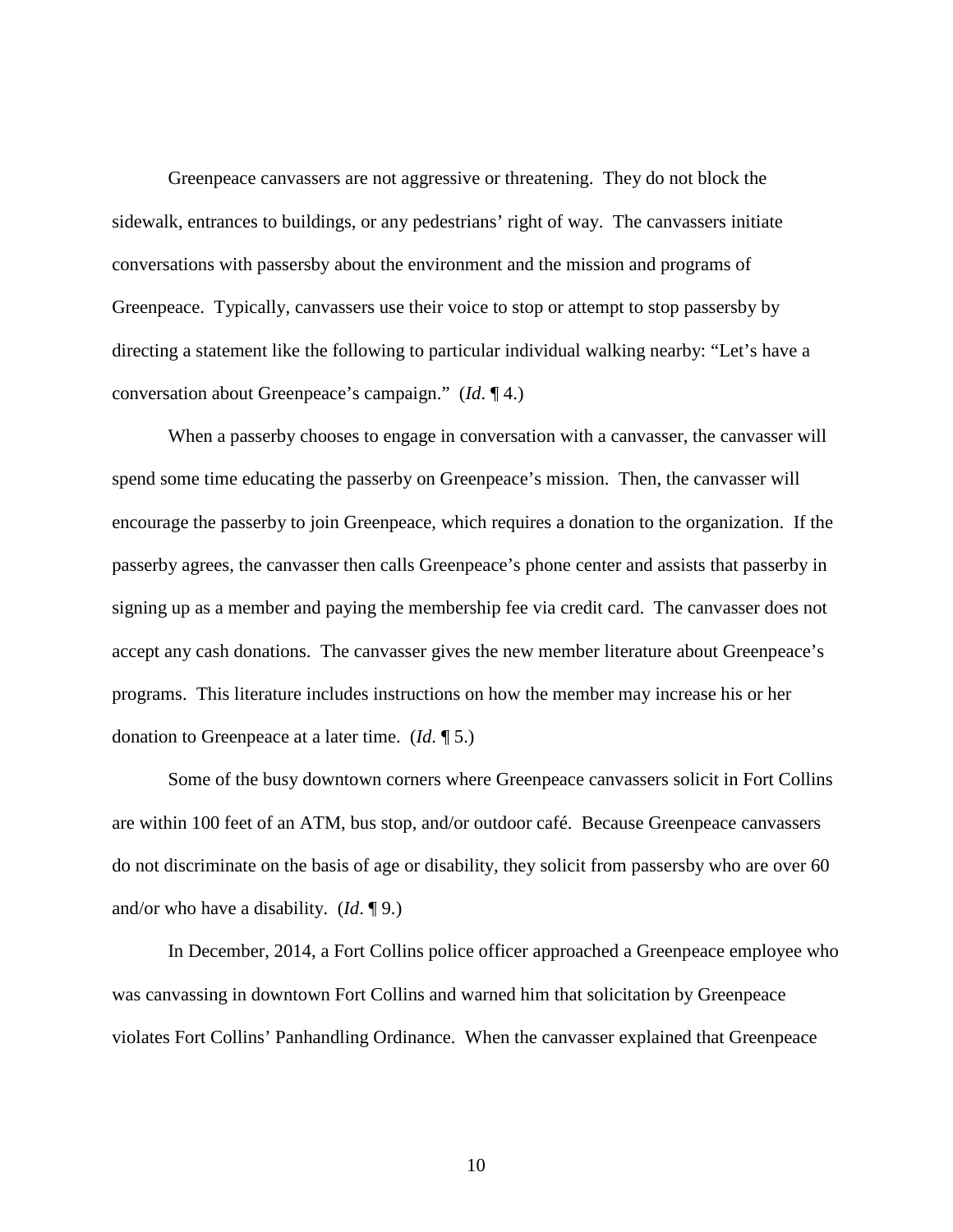does not take actual money, and arranges all monetary transactions over the phone, the police officer said that this form of soliciting donations was still illegal. (*Id*. ¶ 7.)

This recent incident was the first time that Fort Collins police have contacted a Greenpeace canvasser regarding the Panhandling Ordinance. Greenpeace does not want to risk its canvassers being ticketed, fined and/or arrested for doing their jobs. Because of this incident and the need for clarity about the law, Greenpeace canvassers have ceased soliciting donations in downtown Fort Collins. (*Id*. ¶¶ 8,11.) Greenpeace wants to be free to continue its peaceful solicitation of donations without fear that police will enforce the Ordinance against its canvassers.

## Nancy York

Plaintiff Nancy York is 76 years old and wants to hear messages of solicitation from poor and homeless people in Fort Collins. Ms. York was born and raised in Fort Collins and owns a small business there. (*Exhibit 9*, York Declaration, ¶¶ 1-2.) Although she is housed and is not poor, she is a community activist on behalf of poor people and homeless people. (*Id*., ¶ 3.) Ms. York's job brings her to downtown Fort Collins on a regular basis, where she is sometimes solicited by poor people and non-profits. (*Id*., ¶¶ 4-5.) The Ordinance prohibits persons from approaching Ms. York and asking for assistance solely because she is over sixty years old. Despite her age, Ms. York is quite capable of making decision for herself about whether or not to make a charitable donation to a person or an organization. (*Id*., ¶¶ 6, 12.)

Ms. York appreciates interaction with solicitors, particularly poor and homeless people. She wants to see their signs of need; she wants to be approached and asked for money so that she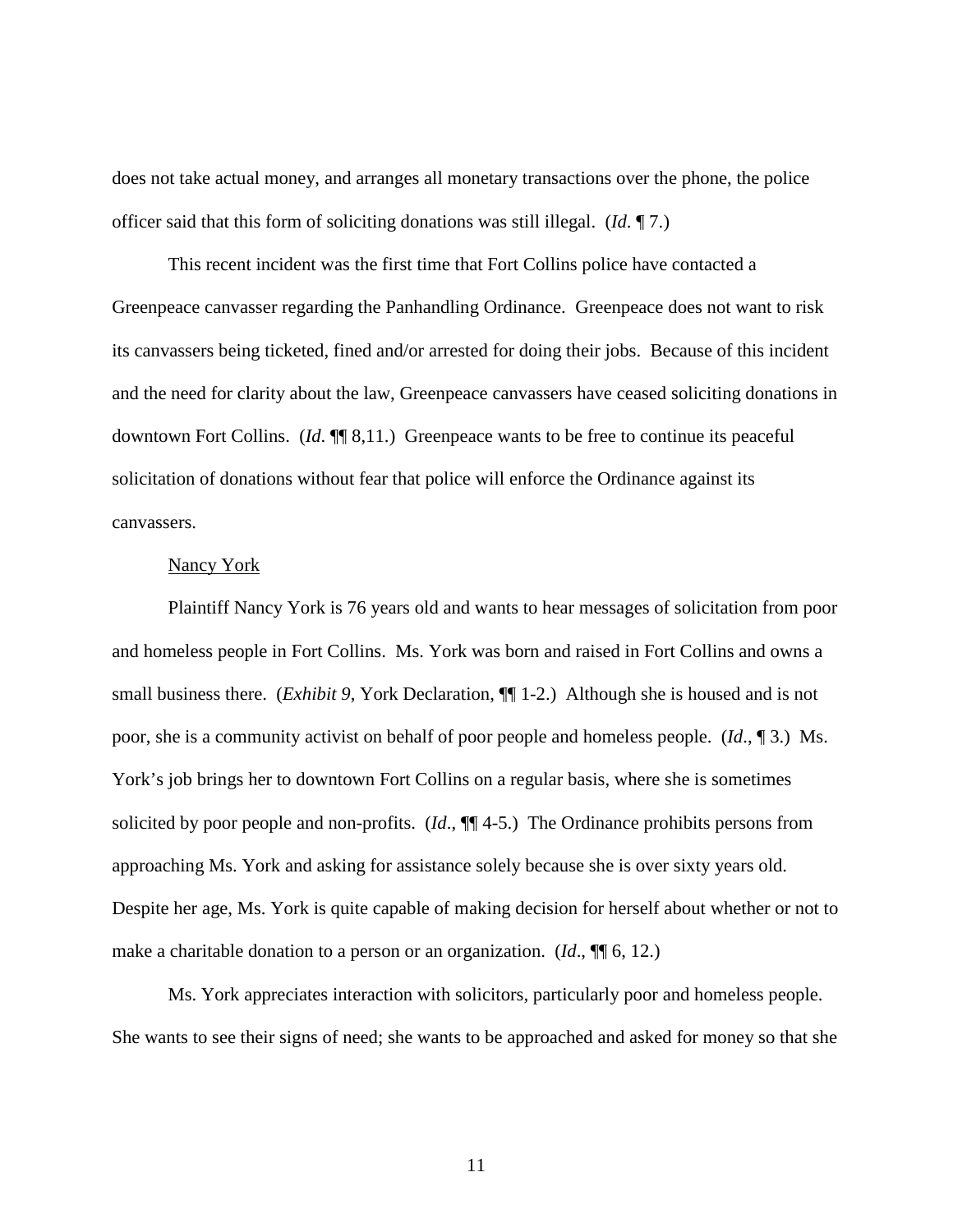can better know the plight of these people. Ms. York wants to continue receiving messages of solicitation that the Ordinance forbids. (*Id*., ¶¶ 10-11.)

#### *Plaintiffs Face A Credible Threat of Enforcement*

Enforcement of the Panhandling Ordinance by the Fort Collins' police is on the rise. (*See*  Ex. 3 ¶ 6; Ex. 6 ¶ 11; Ex. 8 ¶ 10; Ex. 9 ¶ 9.) Since August 2012, the Fort Collins police have issued dozens and dozens of citations for violations of the ordinance, as well as countless oral warnings and move-on orders. (*See Exhibits 10-12* (citations by Fort Collins police for violations of the Panhandling Ordinance).) A review of recent citations reflects a sustained effort to invoke the ordinance to push poor beggars out of the downtown area, regardless of how humbly, quietly, or unobtrusively those individuals seek donations.

In the majority of cases, the supposedly criminal behavior that police identify in the citation is nothing more than passively displaying a sign inviting an act of charity from persons passing by*.* (*See, e.g., Exhibit 13*, Passive Solicitor Citations.) Passive solicitation does not constitute "panhandling" according to the text of challenged ordinance, because passive solicitors do not "approach, accost or stop" the person who is solicited.  $(Ex. 1, § 17-127(a)(5))$ . Nevertheless, it is the policy and practice of Fort Collins authorities—including the police, the City Attorney's office, and the Municipal Court—to enforce the Panhandling Ordinance against persons who peacefully and passively invite donations, such as Plaintiffs Landow, Alan, and Wymer.

Additional examples abound. Fort Collins police cited Sterling Lindbloom for sitting on a public bench on a public sidewalk and displaying a sign that said "can you give me a hand up," while leaving out an upturned cap for donations. (*See, e.g.,* Ex. 13, PLFS 000368-70.)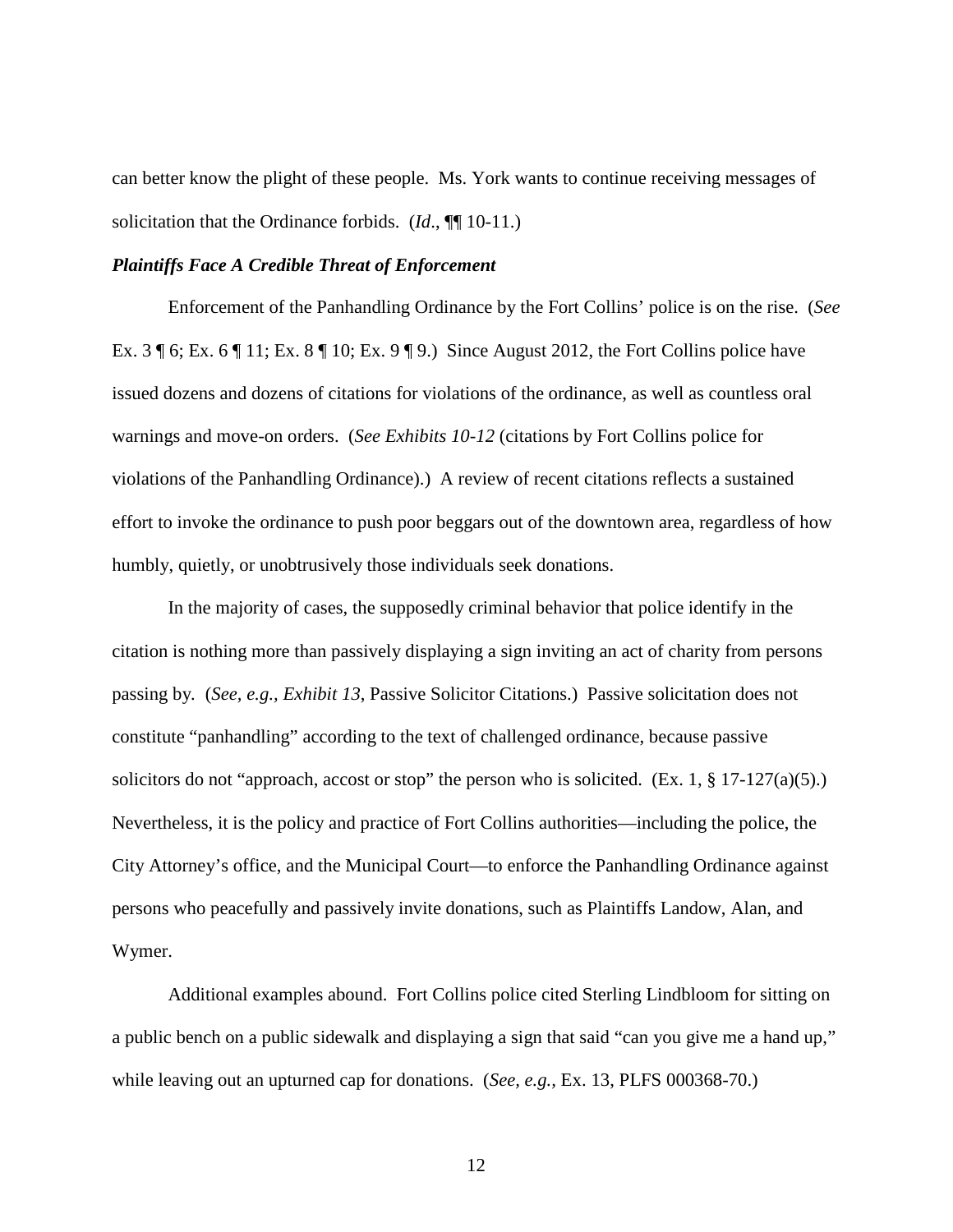According to the citation, Mr. Lindbloom was cited because he engaged in this passive and peaceful solicitation after dark (6:30 p.m.) and across the street from an ATM. (*Id.*) The officer "explained" that "the combination of the hat out in front of him and the cardboard sign asking for a hand up was effectively the same as directly asking pedestrians for money." (*Id.*, PLFS 000369.) The Fort Collins Municipal Court convicted Mr. Lindbloom for violating the Panhandling Ordinance. (*Exhibit 14*, Passive Solicitor Convictions, PLFS 000362-64, 000368- 69; *see also id.* (citations and case files reflecting additional convictions of passive solicitors).)

Ross Bloom, a homeless, destitute resident of Fort Collins, has been repeatedly cited and convicted for violating the Ordinance, solely because he silently displays a sign to passersby asking for help. (*See Exhibit 15*, Bloom Declaration, ¶¶ 2,5,8, 10; Ex. 11, Bloom Citations.) By way of example, one citation lists only the following "Officer's Observations" to support Mr. Bloom's panhandling ticket: "[Defendant] standing on SE corner w[ith] cardboard sign '[\$]3.00 for food.' Has been warned twice by me not to panhandle." (Ex. 11, PLFS 000153.) The municipal court, in turn, has repeatedly convicted Mr. Bloom for such passive solicitation, and Mr. Bloom has spent time in jail for these violations. (*See, e.g.*, *Exhibit 16*, Bloom Convictions; Ex. 15, Bloom Declaration,  $\P$ [9-10.)

The Fort Collins police have also issued citations to street musicians for alleged violations of the Panhandling Ordinance. (*See, e.g.*, Ex. 12, Busker Citations.)Fort Collins has ticketed, convicted, and fined buskers simply for playing music on a public sidewalk and passively and symbolically soliciting donations by means of an upturned hat or open guitar case. (*See, e.g.*, Ex. 12, Busker Citations; *Exhibit 17*, Busker Convictions*.*)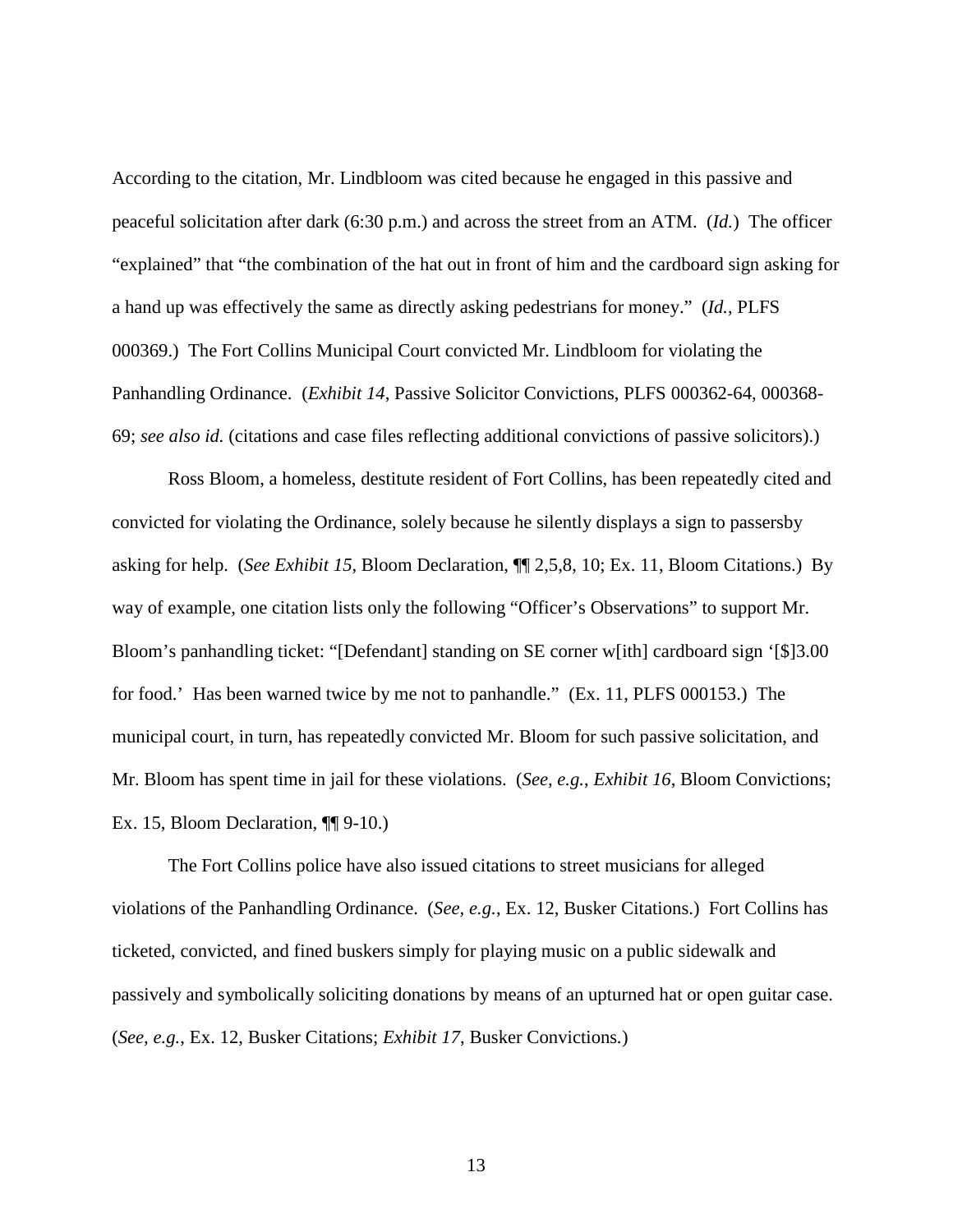While the bulk of panhandling tickets issued over the past few years have been to peaceful, passive solicitors who request donations by silently displaying a sign, the police have also ticketed individuals who were engaged in "active" solicitation – meaning the solicitors approached people or used their voice to stop persons and request donations. (*See, e.g.*, Ex. 10, Active Solicitor Citations.) The vast majority of citations issued to active solicitors reflect that the solicitors, while asking for help, did not in engage in conduct that was arguably threatening, intimidating or coercive. (*See id.*)For example, in August 2012, Fort Collins police ticketed Thomas Weiss for violating the Panhandling Ordinance after an officer said he observed Mr. Weiss "mouth the words, 'Can I get a dollar for food?'" to a passerby. (*Id.*, PLFS 000462.) Similarly, in December 2013, the Fort Collins police ticketed Robin Arnold for sitting on a park bench and asking passersby for donations. *See id.*, PLFS 000028. The officer heard Mr. Arnold "offer[] a holiday greeting" to passersby and state to two female pedestrians: "Hello ladies. I accept donations." *Id.* The officer ticketed Mr. Arnold for soliciting after dark (6:18 p.m.) and within 100 feet of an ATM, which was purportedly across the street from the park bench. *Id.* 

The Fort Collins Police do not limit their enforcement of the panhandling ordinance to solicitation of money. Poor solicitors who have sought and/or received food or water have also been cited for violation of the challenged Ordinance. (*See e.g.*, *Exhibit 18*, Non-Monetary Solicitor Citations, PLFS 000374 (received food after soliciting by displaying a sign stating "Anything Helps"); PLFS 000215 (asking for food); PLFS 000175 (soliciting donations of food with a sign).) For example, a mother was cited, convicted, and fined after she and her child received "water and something else in a bag" after soliciting donations by displaying a sign. (*Exhibit 19*, Tranca Citation and Case Summary, PLFS 000447-49.)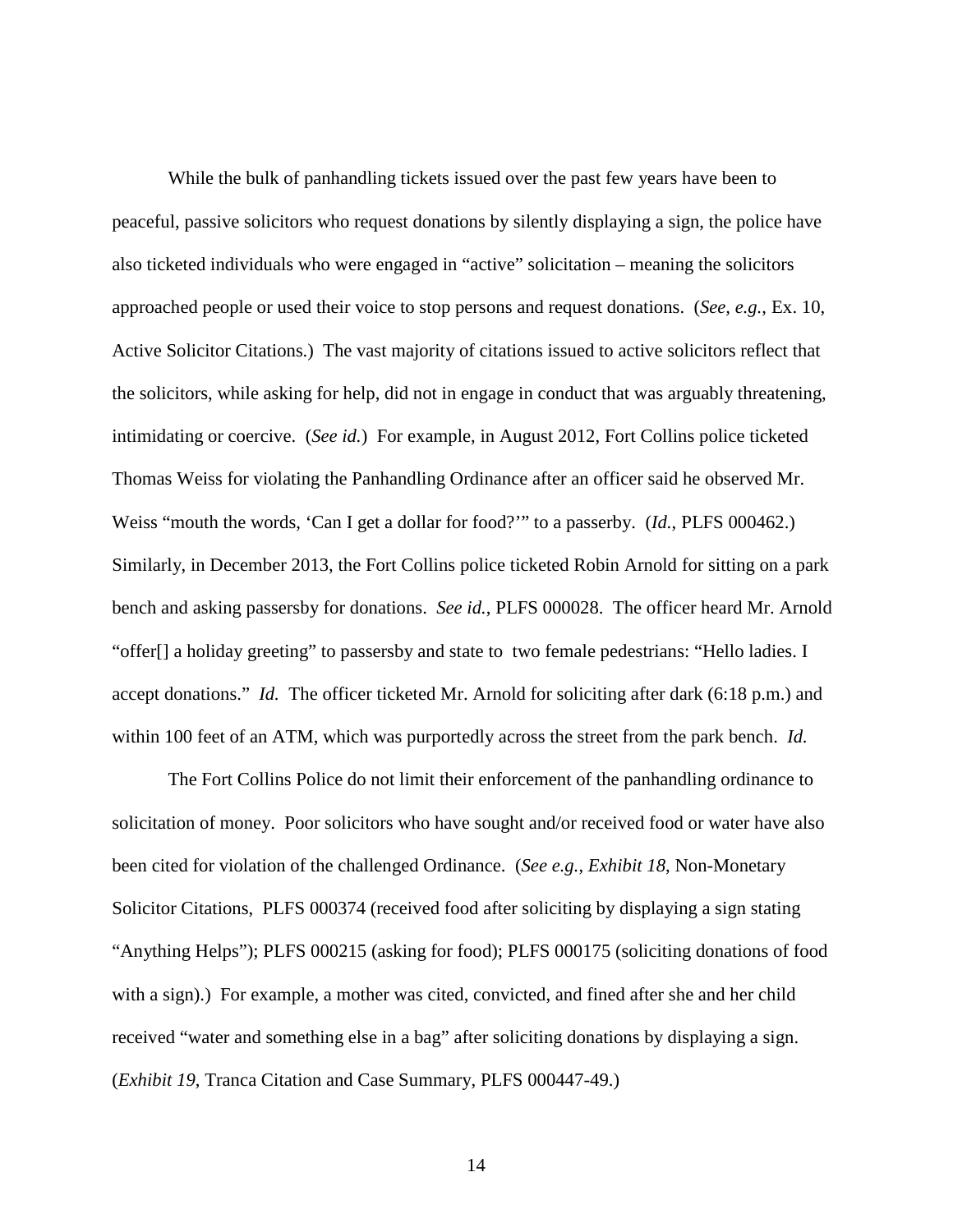Numerous citations reflect Fort Collins police officers enforcing the Ordinance as if it were a complete ban on panhandling in the City. In several citations, the description of the allegedly illegal "panhandling" does not reflect any violation of the Ordinance's specific prohibitions regarding time of day, location, or manner of carrying out the solicitation. (*See, e.g.*, *Exhibit 20*, Citations Reflecting No Apparent Violation.) For example, in April 2014, the Fort Collins Police ticketed Wayne Torrey for violating the panhandling ordinance. (*Id.*, PLFS 000446.) The only "Officer's Observations" noted on the citation to support the ticket are: "[Defendant] standing on S/E corner with sign 'Homeless – In Need – Anything Helps.' Taking food from passersby and money." (*Id.*)That same month, the Fort Collins Police ticketed Twila Freel for violating the panhandling ordinance. (*Id.*, PLFS 000222.) The only "Officer's Observations" noted on the citation to explain the ticket are: "I saw male give money to Freel. She had two sign[s] on the side walk in front of her. Freel told me that the male gave her \$1.00. She was out in front [of a store]." (*Id.*)These citations appear to reflect a view that the Ordinance renders illegal any and all "panhandling" in Fort Collins, regardless of when, where, or how the panhandling is done. Indeed, one officer who ticketed Mr. Bloom for panhandling noted in the citation that "[Defendant] acknowledged he is aware that panhandling is illegal/prohibited." (Ex. 11, Bloom Citations, PLFS 000154.)

Clearly, the vast majority of the people Fort Collins has targeted for tickets and prosecutions under the Ordinance were engaged in polite, non-threatening, solicitation, and often solicitation that is not even prohibited by the text of the challenged ordinance.

### *The Need for Injunctive Relief*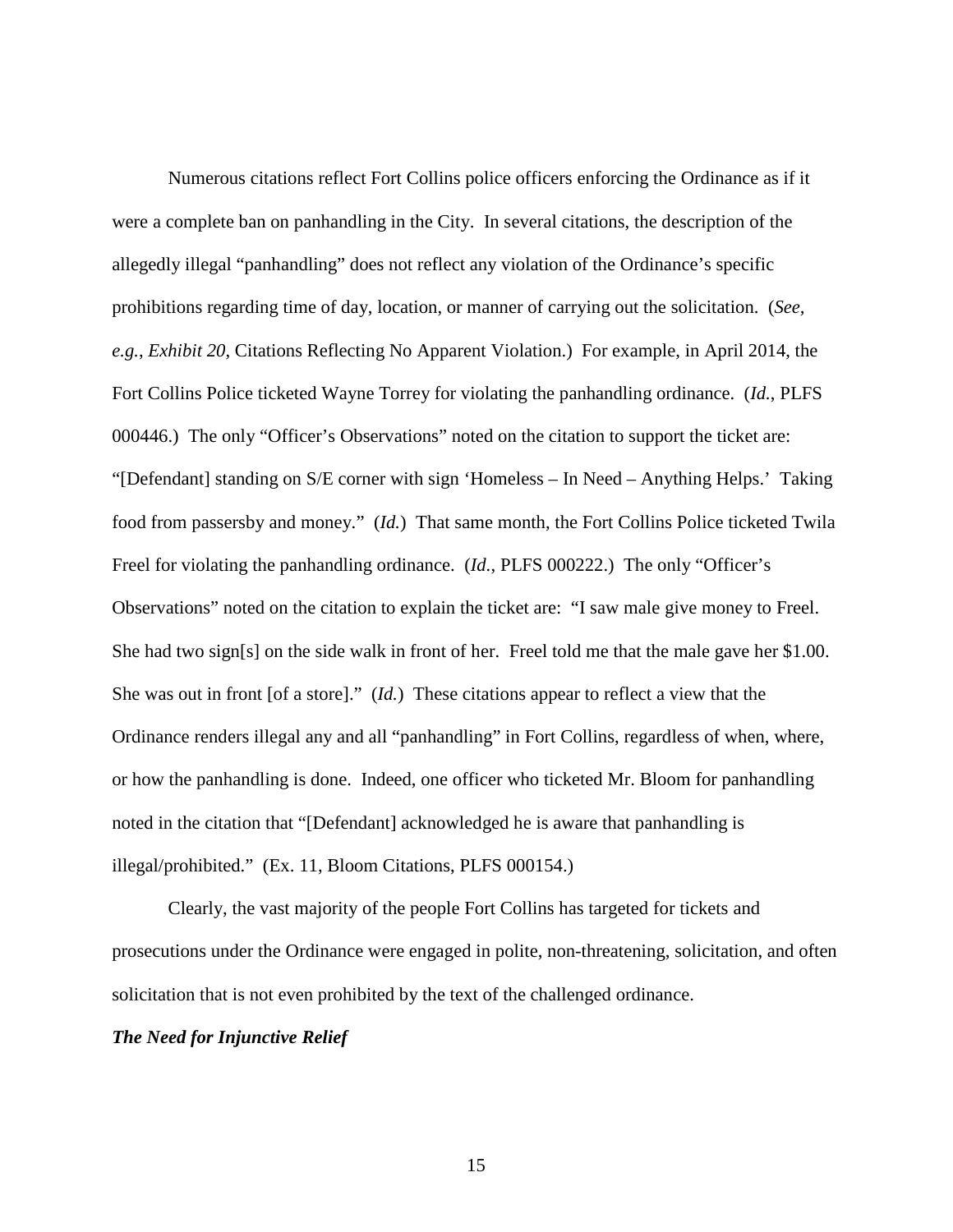All of the Plaintiffs have peacefully and politely solicited charity from passersby in Fort Collins in a manner and in situations that violate the Ordinance as written or as Fort Collins interprets and enforces it. Plaintiffs want to be free to continue engaging in these peaceful, nonthreatening communicative activities, but they face a credible threat that Fort Collins police will rely on the Ordinance to issue a citation and/or order them to "move on." Without this Court's intervention, the Plaintiffs will be forced to choose to either violate the challenged ordinance as Fort Collins interprets and enforces it or forego their constitutionally-protected communicative activities.

### **ARGUMENT**

### <span id="page-22-1"></span><span id="page-22-0"></span>**I. Legal Standard for Interim Injunctive Relief**

The Tenth Circuit applies a four-prong test in evaluating whether an interim injunction is warranted. The moving party must generally demonstrate "(1) a likelihood of success on the merits; (2) a likelihood that the movant will suffer irreparable harm in the absence of preliminary relief; (3) that the balance of equities tips in the movant's favor; and (4) that the injunction is in the public interest." *RoDa Drilling Co. v. Siegal*, 552 F.3d 1203, 1208 (10th Cir. 2009). The Plaintiffs here easily satisfy this test.<sup>[5](#page-22-2)</sup>

<span id="page-22-2"></span> $5$  Three types of "disfavored" injunctions require a heightened standard: "(1) preliminary injunctions that alter the status quo; (2) mandatory preliminary injunctions; and (3) preliminary injunctions that afford the movant all the relief that it could recover at the conclusion of a full trial on the merits." *Schrier v. University of Colorado*, 427 F.3d 1253, 1259 (10th Cir. 2005). Plaintiffs' proposed injunction is clearly prohibitory rather than mandatory. The proposed injunction would not give Plaintiffs all the relief they would be entitled to if they prevailed in a full trial: it would merely provide temporary protection for their First Amendment rights until this Court can issue a final judgment on the merits. *See Prairie Band of Potawatomi Indians v. Pierce*, 253 F.3d 1234, 1247-48 (10th Cir. 2001). Because Greenpeace had been canvassing in downtown Fort Collins for years without police intervention until very recently, providing interim relief preserves the status quo, which is the "last peaceable uncontested status existing between the parties before the dispute developed." *Schrier*, 427 F.3d 1253 at 1260. To the extent that awarding interim relief to other plaintiffs would alter the status quo, this Court must apply "close[] scrutin[y]" and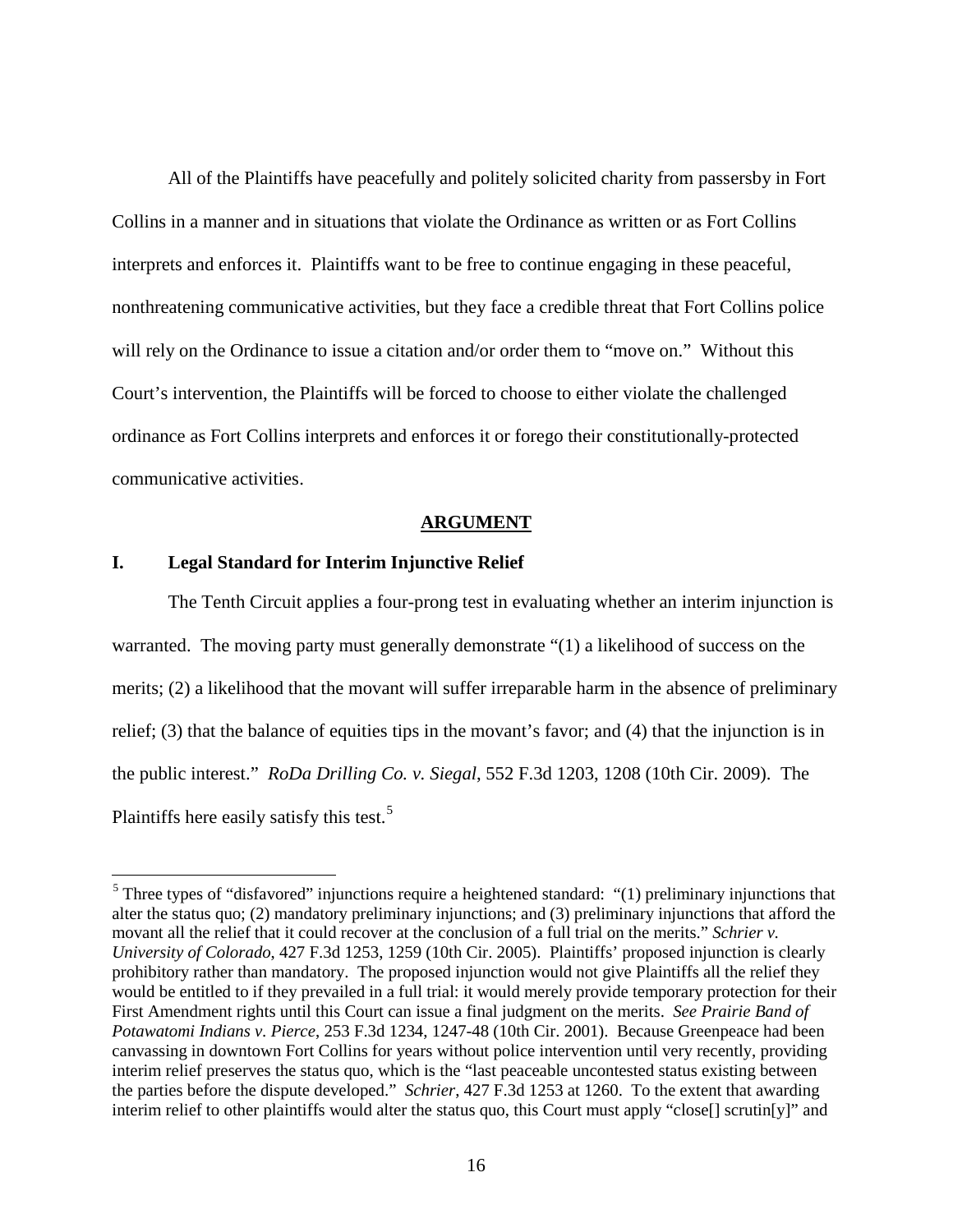# <span id="page-23-0"></span>**II. Plaintiffs are Substantially Likely to Succeed on the Merits of Their First Amendment Claim**

# <span id="page-23-1"></span>**A. Fort Collins Prohibits or Restricts Communications of the Plaintiffs That are Protected by the First Amendment**

Each of the Plaintiffs engages, and wants to continue engaging, in constitutionally-

protected communicative activity in the City of Fort Collins that is forbidden by the challenged

Ordinance as written or as Fort Collins interprets and enforces it.

As the Supreme Court has explained, charitable solicitation is unquestionably expression

that is protected by the First Amendment, as it is carried out in conjunction with dissemination of

information, expression of views, and advocacy of causes:

 $\overline{a}$ 

[C]haritable appeals for funds, on the street or door to door, involve a variety of speech interests--communication of information, the dissemination and propagation of views and ideas, and the advocacy of causes . . . . [S]olicitation is characteristically intertwined with informative and perhaps persuasive speech seeking support for particular causes or for particular views on . . . social issues, and . . . without solicitation the flow of such information and advocacy would likely cease.

*Village of Schaumburg v. Citizens for a Better Env't*, 444 U.S. 620, 632 (1980). Courts have

recognized that the same reasoning applies to poor persons who seek charity for themselves:

Begging frequently is accompanied by speech indicating the need for food, shelter, clothing, medical care or transportation. Even without particularized speech, however, the presence of an unkempt and disheveled person holding out his or her hand or a cup to receive a donation itself conveys a message of need for support and assistance. We see little difference between those who solicit for organized charities and those who solicit for themselves in regard to the message conveyed.

Plaintiffs must make a "strong showing" that they are likely to succeed on the merits and that the balance of harms favors the requested interim relief. *Id*. at 1261. Plaintiffs meet this heightened standard.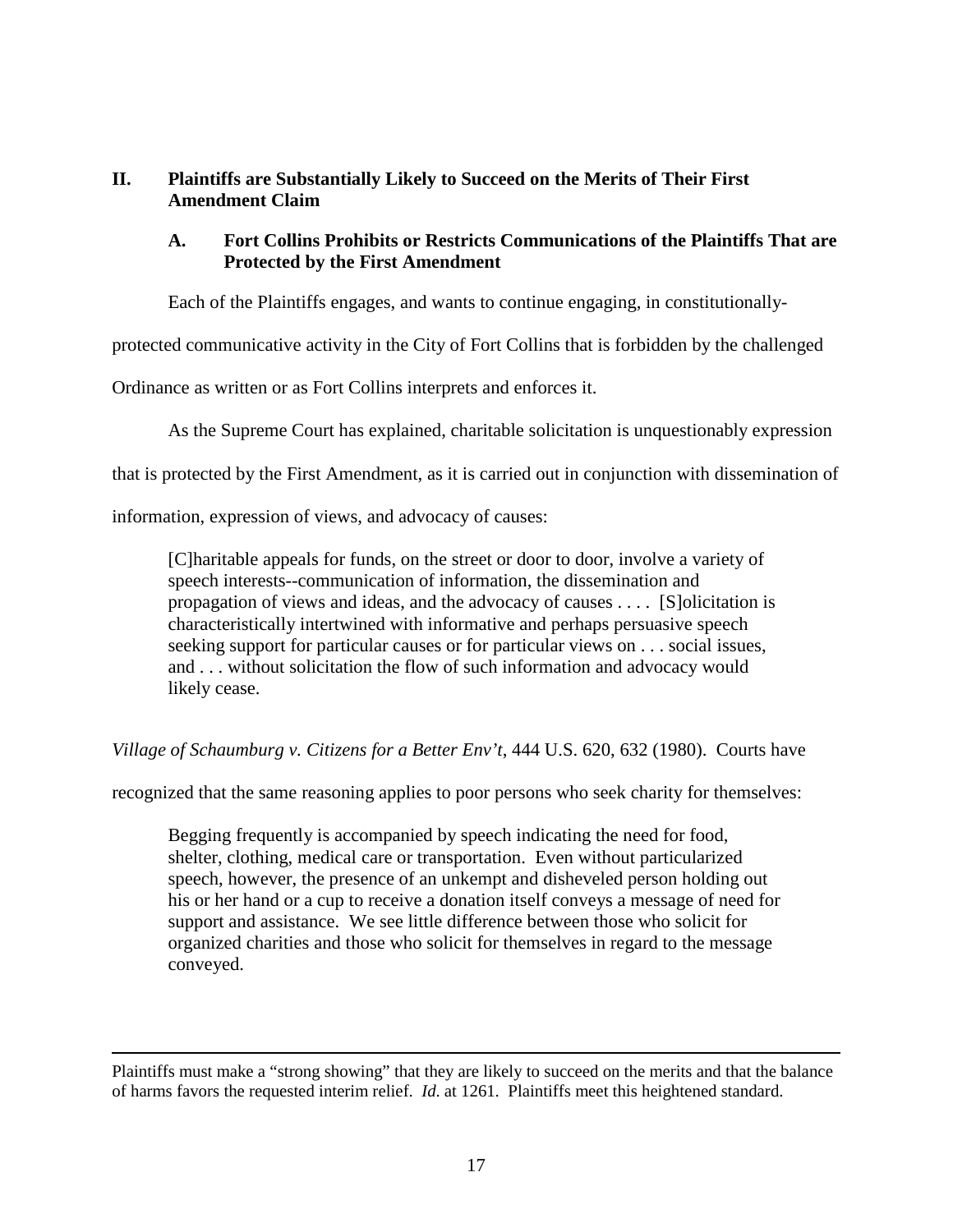*Loper v. New York City Police Dept.*, 999 F.2d 699, 704 (2d Cir. 1993); *accord Speet v. Schuette*, 726 F.3d 867, 870 (6th Cir. 2013).

In addition, "the First Amendment includes not just a right of free speech, but also a right to receive information." *Doe v. City of Albuquerque*, 667 F.3d 1111, 1118 (10th Cir. 2012). Thus, the First Amendment protects the right of Plaintiffs York and Alan, both willing listeners, to hear the messages of poor persons who ask for assistance.

# <span id="page-24-0"></span>**B. Like Numerous Regulations of Solicitation That Courts Have Rejected in Recent Years, the Fort Collins Ordinance is a Content-Based Regulation of Expression That Cannot Survive Strict Scrutiny**

Fort Collins enforces the challenged prohibitions of expression on the streets and sidewalks of the city—traditional public forums where "the government has no power to restrict expression because of its message, its ideas, its subject matter, or its content." *McCullen v. Coakley*, 134 S. Ct. 2518, 2529 (2014) (quoting *Police Dept. of City of Chicago v. Mosley*, 408 U.S. 92, 95 (1972)).

A regulation of expression is content-based when it "draw[s] content-based distinctions on its face." *McCullen*, 134 S. Ct. at 2531. Thus, a measure is content-based when it requires enforcement authorities to "examine the content of the message that is conveyed to determine whether" a violation has occurred. *Id.* (quoting *F.C.C. v. League of Women Voters of Cal.,* 468 U.S. 364, 383 (1984)). A facially neutral regulation is content-neutral only if it serves purposes unrelated to content and the government justifies it "without reference to the content of the regulated speech." *Id*. (*quoting Renton v. Playtime Theatres, Inc.*, 475 U.S. 41, 48 (1986)).[6](#page-24-1)

<span id="page-24-1"></span><sup>&</sup>lt;sup>6</sup> The *McCullen* Court explained that a law is not content neutral "if it were concerned with undesirable effects that arise from 'the direct impact of speech on its audience' or '[l]isteners' reactions to speech.'" 134 S. Ct. at 2531-32 (*quoting Boos v. Barry*, 485 U.S. 312, 321 (1988)). Thus, the prospect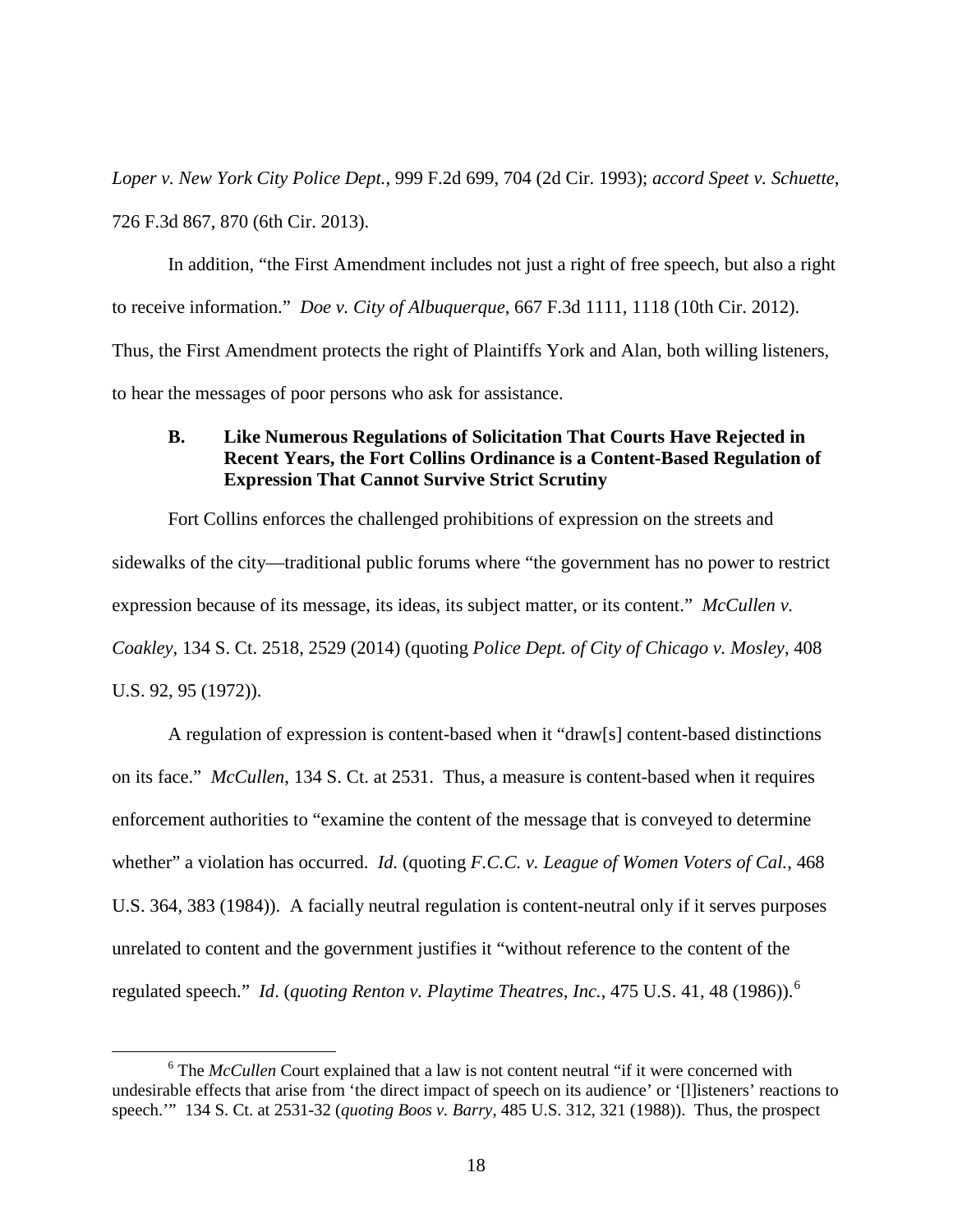Content-based regulations are "presumptively unconstitutional" and "subject to strict scrutiny." *McCullen*, 134 S. Ct. at 2530.

In this case, the text of the Panhandling Ordinance "draw[s] content-based distinctions on its face." *Id*. at 2531. Fort Collins regulates solicitation based on the particular subject matter of the solicitation. The City targets solicitations seeking a gift of money or things of value, but it does not target solicitations that request, for example, signatures, religious conversion, or electoral support.

Noting similar distinctions, numerous courts in recent years have ruled that various restrictions on panhandling, begging, or solicitation draw content-based distinctions on their face and must be analyzed under the test of strict scrutiny. *See Speet v. Schuette*, 726 F.3d 867, 870 (6th Cir. 2013) (invalidating anti-begging statute that "prohibits a substantial amount of solicitation . . . but allows other solicitation based on content"); *Clatterbuck v. City of Charlottesville*, 708 F.3d 549, 560 (4th Cir. 2013) (ordinance regulating requests for immediate donations is a content-based regulation subject to strict scrutiny); *Berger v. City of Seattle*, 569 F.3d 1029, 1051-53 (9th Cir. 2009) (*en banc*) (holding that a ban on "actively solicit[ing] donations" is an invalid content-based regulation of speech); *ACLU of Idaho v. City of Boise*, 998 F. Supp. 2d 908, 916 (D. Idaho 2014) (preliminarily enjoining multiple provisions of ordinance that "suppress[es] particular speech related to seeking charitable donations and treats this speech content different than other solicitation speech"); *Kelly v. City of Parkersburg*, 978 F. Supp. 2d 624, 629-30 (S.D. W. Va. 2013) (holding that ordinance is content-based because it

 $\overline{a}$ 

that communications prohibited by the challenged ordinance might "cause offense or make listeners uncomfortable" does not provide a content-neutral justification for regulating those communications. *Id*. at 2532.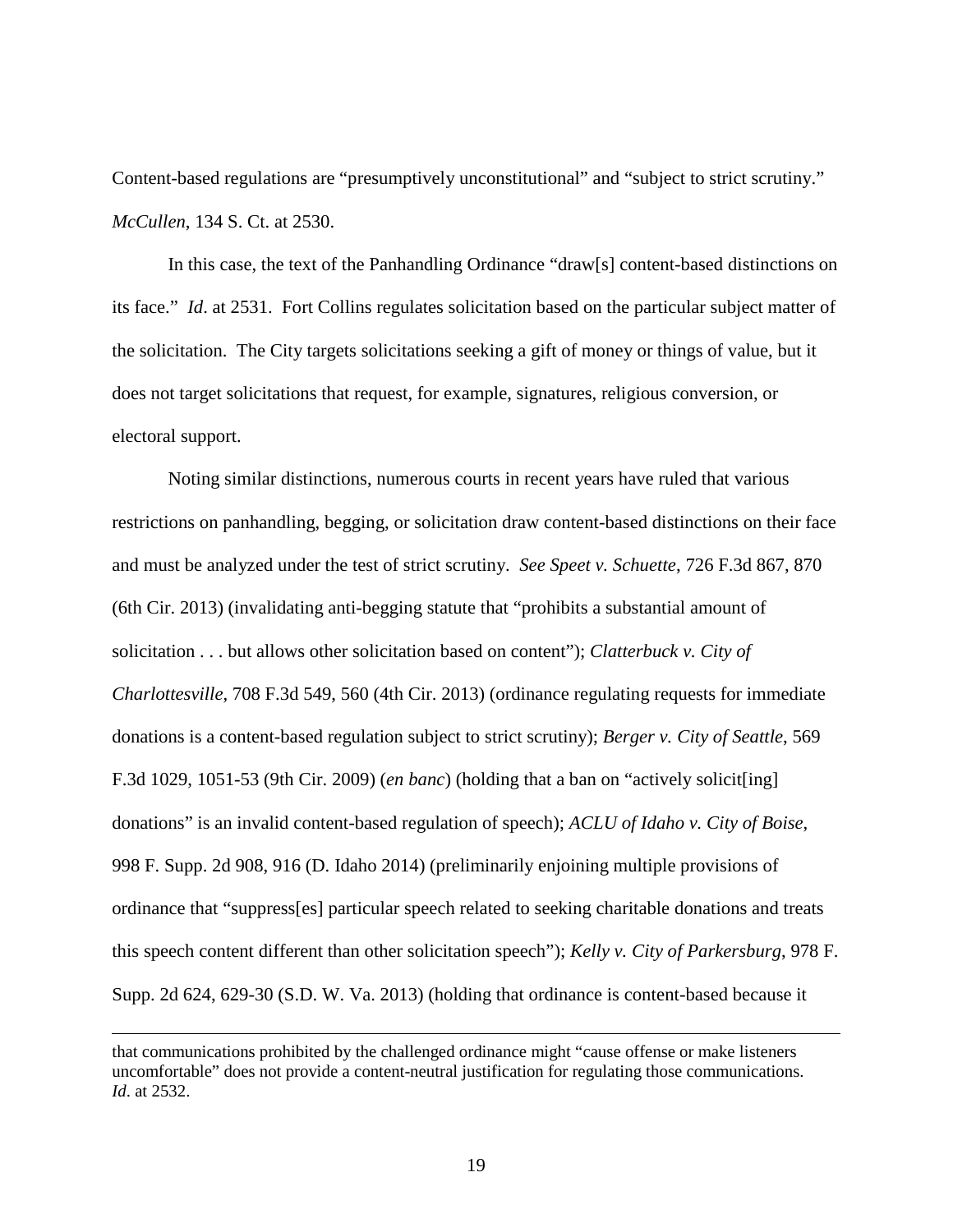regulates solicitations for money but not solicitations for votes, to enter raffles, or to register for a church mailing list); *Guy v. Cnty. of Hawaii*, No. 14-00400 SOM/KSC , 2014 U.S. Dist. LEXIS 132226, at \*9 (D. Haw. Sept. 19, 2014) (explaining that the ordinance "singles out some solicitation speech for regulation while leaving other solicitation speech untouched"); *see also ACLU of Nev. v. City of Las Vegas*, 466 F.3d 784,794 (9th Cir. 2006) (explaining that ordinance discriminated on the basis of content when handbills containing certain language may be distributed, while handbills requesting financial assistance are prohibited); *Lopez v. Town of Cave Creek*, 559 F. Supp. 2d 1030, 1032-33 (D. Ariz. 2008) (holding that ordinance is content-based because it bans only certain types of solicitation speech).<sup>[7](#page-26-0)</sup>

Judge Brimmer reached the same conclusion when analyzing a provision of a Grand

Junction panhandling ordinance last year:

The provision applies to "attempt[s] to solicit employment, business, or contributions of any kind." Grand Junction, Colo. Mun. Code § 9.05.050 (2014). It does not prohibit people from offering motorists political or religious literature, asking for directions, or engaging in speech on any topic other than requests for money, employment, or other "contributions." This provision, "by its very terms, singles out particular content for differential treatment" and thus constitutes a content-based restriction on speech.

*Browne v. City of Grand Junction*, No. 14-cv-00809-CMA, 2014 U.S. Dist. LEXIS 37515 (D.

Colo. Mar. 21, 2014) (citing *Berger*, 569 F.3d at 1051) .

The Panhandling Ordinance at issue here relies on content to distinguish between

prohibited expression and expression that is not regulated. Anyone is free to stop a person

walking near a bus stop to ask for directions to a hospital, but if the requester asks for help with

<span id="page-26-0"></span> $7$  Two recent decisions, with flawed reasoning that is inconsistent with the Supreme Court's decision in *McCullen*, concluded that ordinances regulating solicitation were content neutral. *Thayer v. City of Worcester*, 755 F.3d 60 (1<sup>st</sup> Cir. 2014); *Norton v. City of Springfield*, 768 F.3d 713 (7th Cir. 2014).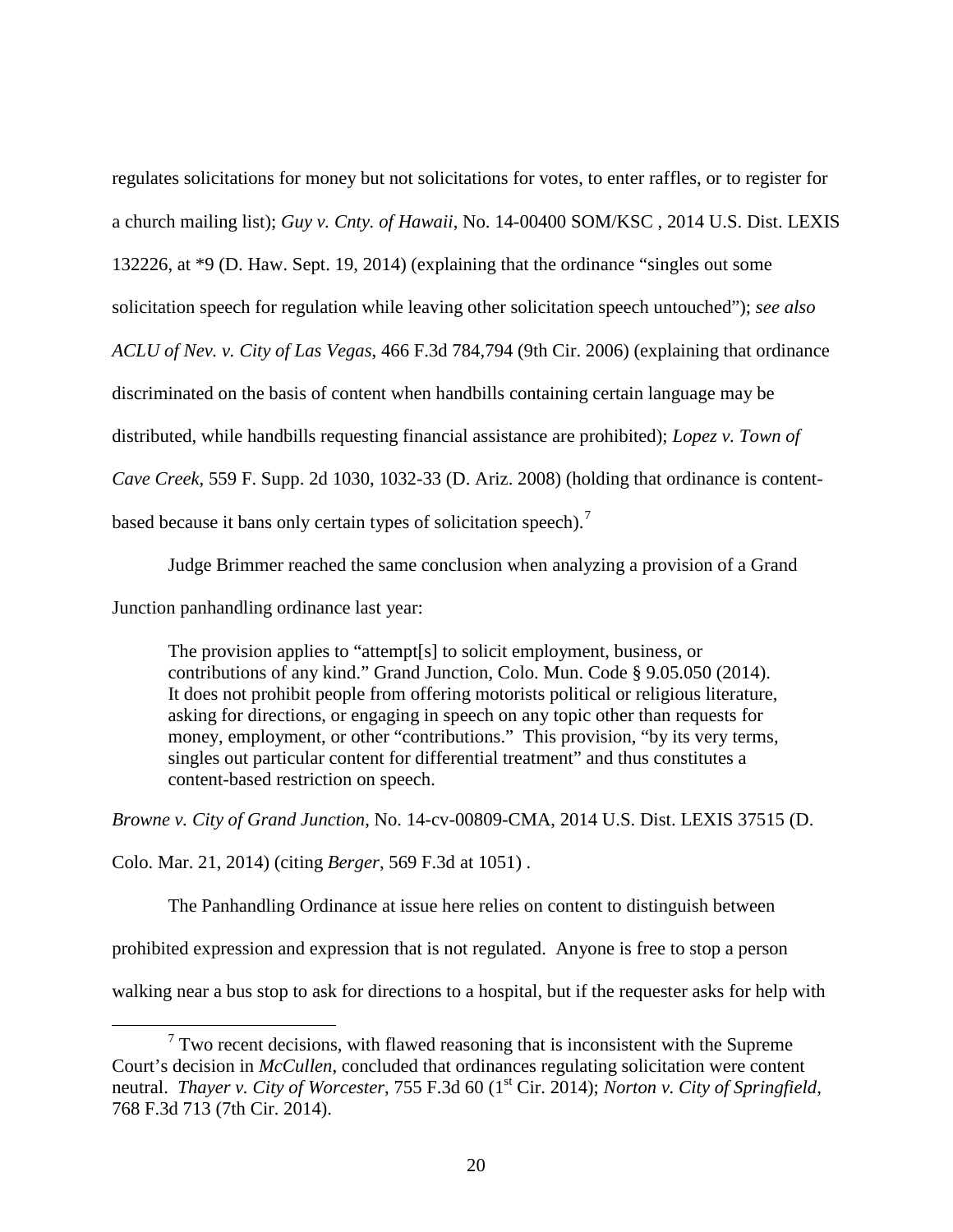cab fare to get there, the Ordinance is violated. Nonprofit organizations are free to distribute literature at bus stops about their work, but distributing that literature is forbidden if it includes a pitch for donations. Evangelicals are free to stop passersby 99 feet from an ATM to ask if they are saved, but not to ask for a donation to a church or charity. Petition circulators seeking to put an education measure on the ballot can stop a parent in the school's parking lot to ask for a signature, but they violate the Ordinance if they ask for help in financing the ballot measure. Anyone remains free to sit on a downtown sidewalk in the evening with a sign that says "reelect the mayor," but a person violates the Ordinance, as Fort Collins interprets and enforces it, by sitting with a sign that seeks a contribution.

The Ordinance regulates solicitations for a "gift," but leaves solicitations for sales unregulated. Girl Scouts are free to approach persons near ATMs to solicit sales of cookies, but they violate the ordinance if they ask for a donation to their organization. As the Ninth Circuit explained when analyzing a similar privileging of commercial speech in a regulation of solicitation, "[t]his bias in favor of commercial speech, is, on its own, cause for the rule's invalidation." *Berger*, 569 F.3d at 1055.

Fort Collins cannot survive the close and careful strict scrutiny required for a contentbased regulation of speech, especially one that carries criminal penalties. As the Supreme Court recently explained, because of "the substantial and expansive threats to free expression posed by content-based restrictions," they have been permitted only "when confined to the few historic and traditional categories of expression long familiar to the bar," such as incitement to illegal activity, child pornography, defamation, and true threats. *United States v. Alvarez*, 132 S. Ct. 2537, 2544 (2012). To survive strict scrutiny, the City must prove not only that the challenged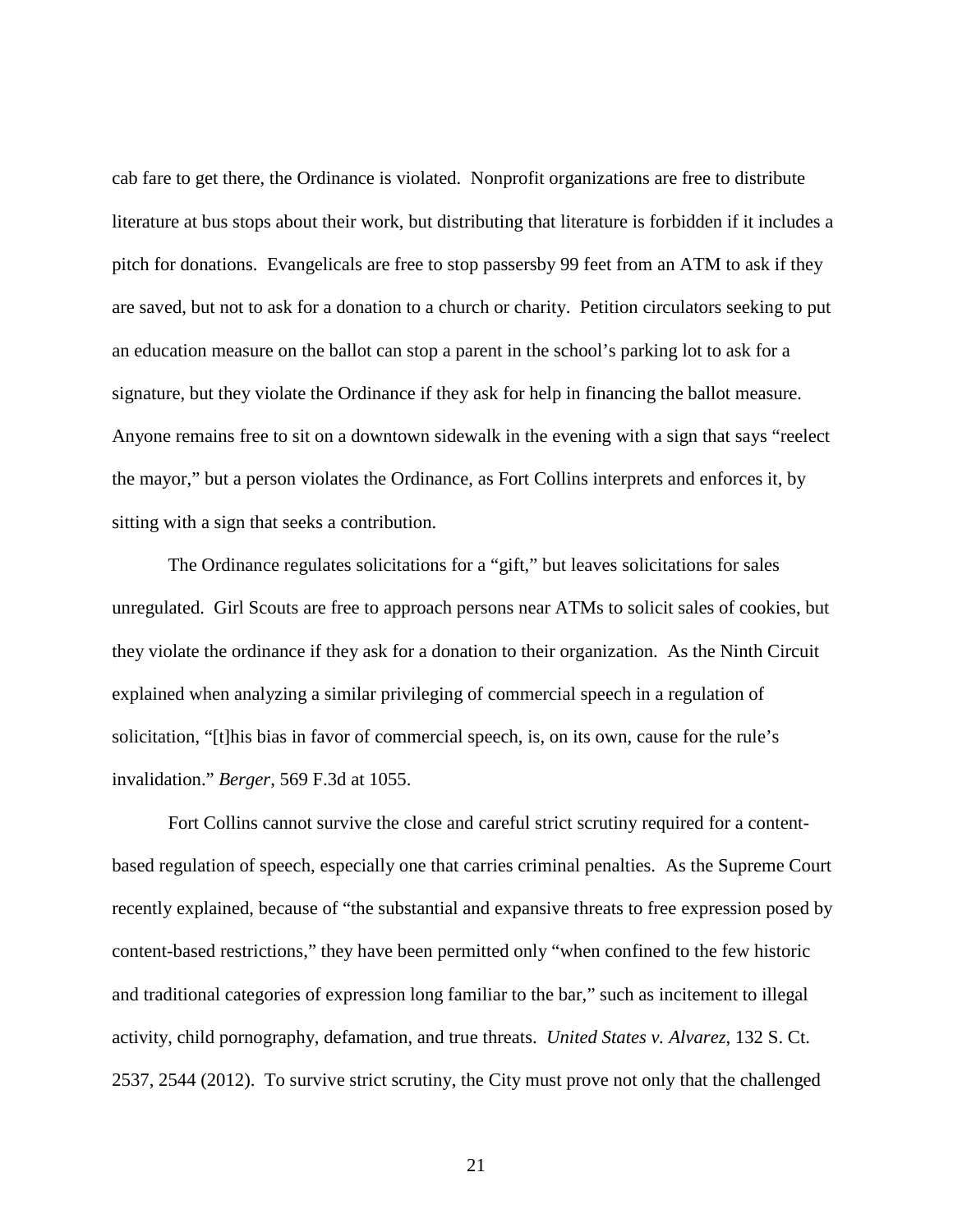restrictions are the least restrictive means of furthering a compelling government interest, *McCullen*, 134 S. Ct. at 2530, but also that the restrictions are "actually necessary" to achieve that interest, *Alvarez*, 132 S. Ct. at 2549. "There must be a direct causal link between the restriction imposed and the injury to be prevented." *Id*. Fort Collins cannot meet this test.

# <span id="page-28-0"></span>**C. Even if the Challenged Restrictions Were Content-Neutral Regulations of Expression (and They are not), They Cannot Survive the Test of Intermediate Scrutiny**

Fort Collins will undoubtedly argue that the challenged restrictions are constitutional regulations of the time, place, or manner of expression. To meet its burden, Fort Collins must demonstrate not only that the ordinance is content-neutral, (and it is not), but also that the regulation is "narrowly tailored to serve a significant governmental interest." *McCullen*, 134 S. Ct. at 2534 (quoting *Ward v. Rock Against Racism*, 491 U.S. 781, 798 (1989)). Fort Collins will be unable to satisfy even this standard of intermediate scrutiny.

When Fort Collins adopted the Panhandling Ordinance in 1995, the City stated that it was targeting only "conduct which threatens the safety and welfare of persons toward whom these [panhandling] activities are directed." (*Exhibit 21*, Ordinance No. 70 (1995) (adding Section 17- 127 to the City Code).)

The Tenth Circuit has made it clear that Fort Collins has the burden of production and proof. *See Doe*, 667 F.3d at 1131 ("When the Government restricts speech, the Government bears the burden of proving the constitutionality of its actions."). To meet that burden, Fort Collins must provide evidence, not speculation, that the challenged restrictions "serve a substantial state interest in a direct and effective way." *Id*. at 1133. Quoting the Supreme Court, the Tenth Circuit explained further: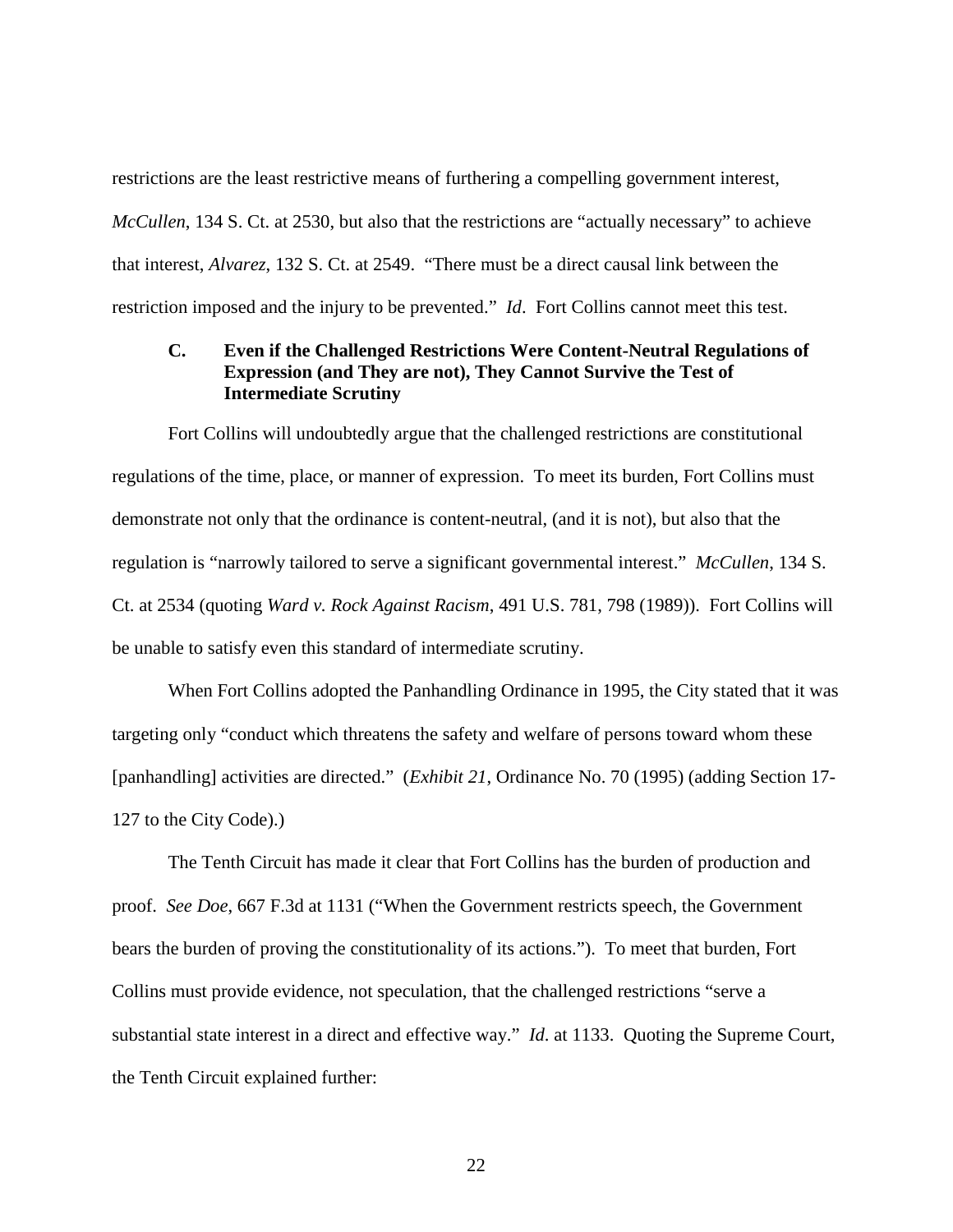When the Government defends a regulation on speech as a means to redress past harms or prevent anticipated harms, it must do more than simply posit the existence of the disease sought to be cured. It must demonstrate that the recited harms are real, not merely conjectural, and that the regulations will in fact alleviate these harms in a direct and material way.

*Id.* (quoting *Turner Broad. Sys., Inc. v. FCC*, 512 U.S. 622, 664 (1994)).<sup>[8](#page-29-1)</sup> Because the

Ordinance, as written and as Fort Collins enforces it, prohibits substantial amounts of speech that

<span id="page-29-0"></span>poses no threat to public safety, the City will be unable to meet its burden.

# **1. The challenged Ordinance fails the test of narrow tailoring because it suppresses substantially more expression than is necessary to further the City's legitimate interests**

The narrow tailoring requirement "demand[s] a close fit between ends and means."

*McCullen*, 134 S. Ct. at 2534. A regulation cannot "burden substantially more speech than is necessary to further the government's legitimate interests." *Id*. at 2535 (*quoting Ward*, 491 U.S. at 798-99). The government "may not regulate expression in such a manner that a substantial portion of the burden on speech does not serve to advance its goals." *Id*. (*quoting Ward*, 491 U.S. at 799). Put another way, the regulation must "focus[ ] on the source of the evils the city seeks to eliminate . . . and eliminate [] them without at the same time banning or significantly restricting a substantial quantity of speech that does not create the same evils." *Ward*, 491 U.S. at 799, n.7. To the extent that Fort Collins argues that the "evil" it targets is danger to public safety, the City fails the test of narrow tailoring.

The Ninth Circuit's application of these principles is instructive. In explaining why a Las Vegas ordinance failed the test of narrow tailoring, the court said:

<span id="page-29-1"></span><sup>&</sup>lt;sup>8</sup> The two decisions referenced in footnote 7, which upheld regulations of panhandling, did not hold the government to this evidentiary burden.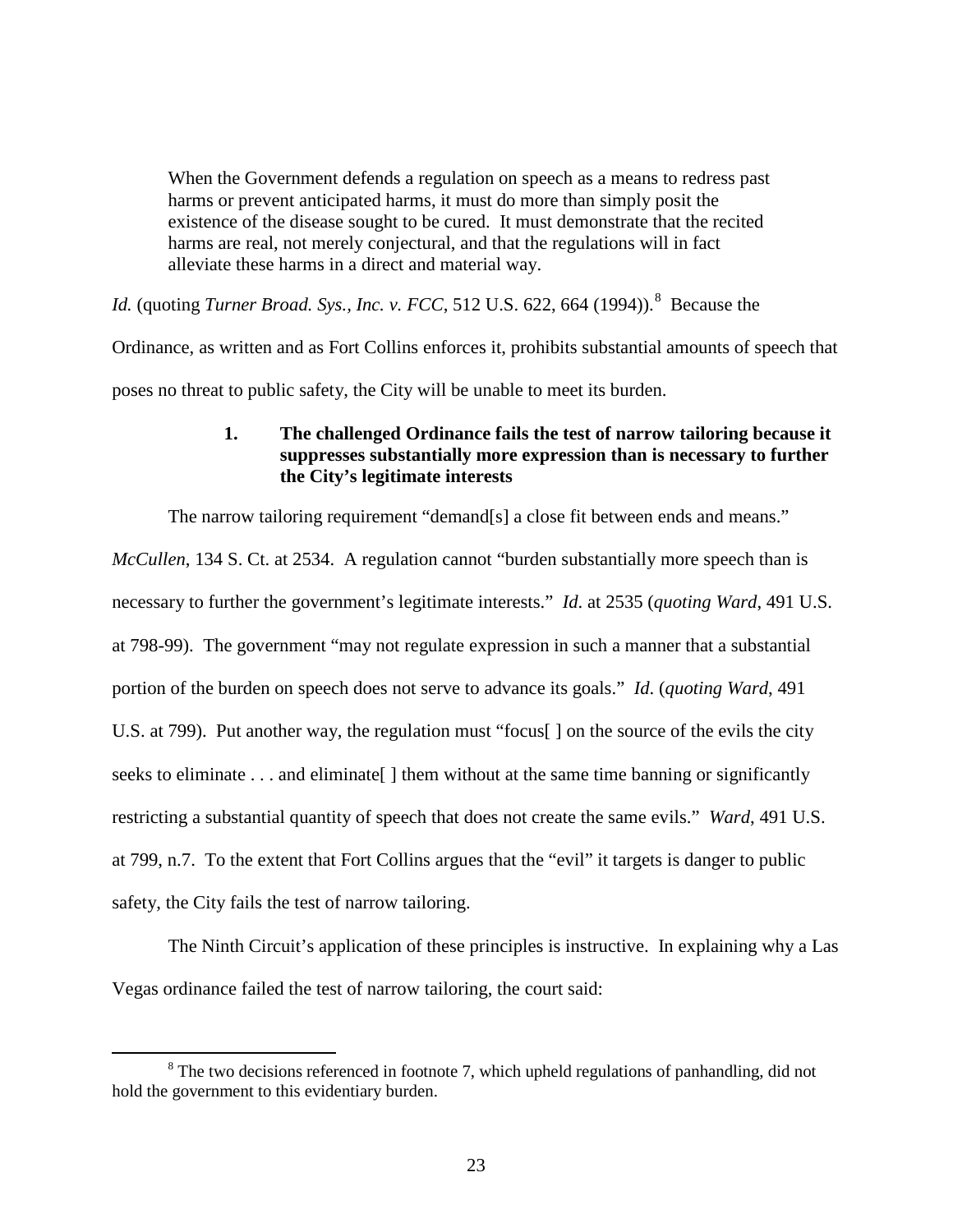The record indicates that aggressive pan-handling, solicitation, and handbilling were the problems confronted by the City. Yet the solicitation ordinance targets a substantial amount of constitutionally protected speech that is not the source of the "evils" it purports to combat. The ordinance therefore would fail the time, place, and manner test even if it were content neutral.

*ACLU of Nevada*, 466 F.3d at796, n.13. In a 2011 *en banc* decision, the court invalidated a Redondo Beach ordinance that prohibited soliciting or attempting to solicit employment, business, or contributions from the occupant of any motor vehicle*. Comite de Jornaleros de Redondo Beach v. City of Redondo Beach*, 657 F.3d 936, 940 (9th Cir. 2011) (*en banc*). The city argued that its ordinance was narrowly tailored to promote traffic flow and traffic safety. *Id*. at 947. The court explained that the ordinance was not narrowly tailored to promote these legitimate interests, because the ordinance prohibited a substantial amount of expression that did not cause problems with traffic flow or safety. *Id*. at 948-49. Similarly, in this case, Fort Collins forbids a substantial amount of expression that poses no danger to persons who are solicited.

An obvious overreach of the Fort Collins enforcement campaign is its targeting of persons who quietly solicit contributions by displaying a sign seeking donations, like Plaintiffs Landow, Alan, and Wymer. Persons who silently and passively hold a sign are not aggressive; they are not intruding; they are not interrupting; they are not intimidating, they are not harassing, and they pose no risk of physical harm. Nevertheless, Fort Collins police regularly issue citations and "move on" orders to passive solicitors (and have already issued a citation to Ms. Landow and "move on" orders to both her and Ms. Wymer). The unobtrusive nonthreatening solicitations of persons who merely display signs cannot qualify as "appropriately targeted evil[s]," *Ward* 491 U.S. at 800. Banning these peaceful and nonthreatening solicitations burdens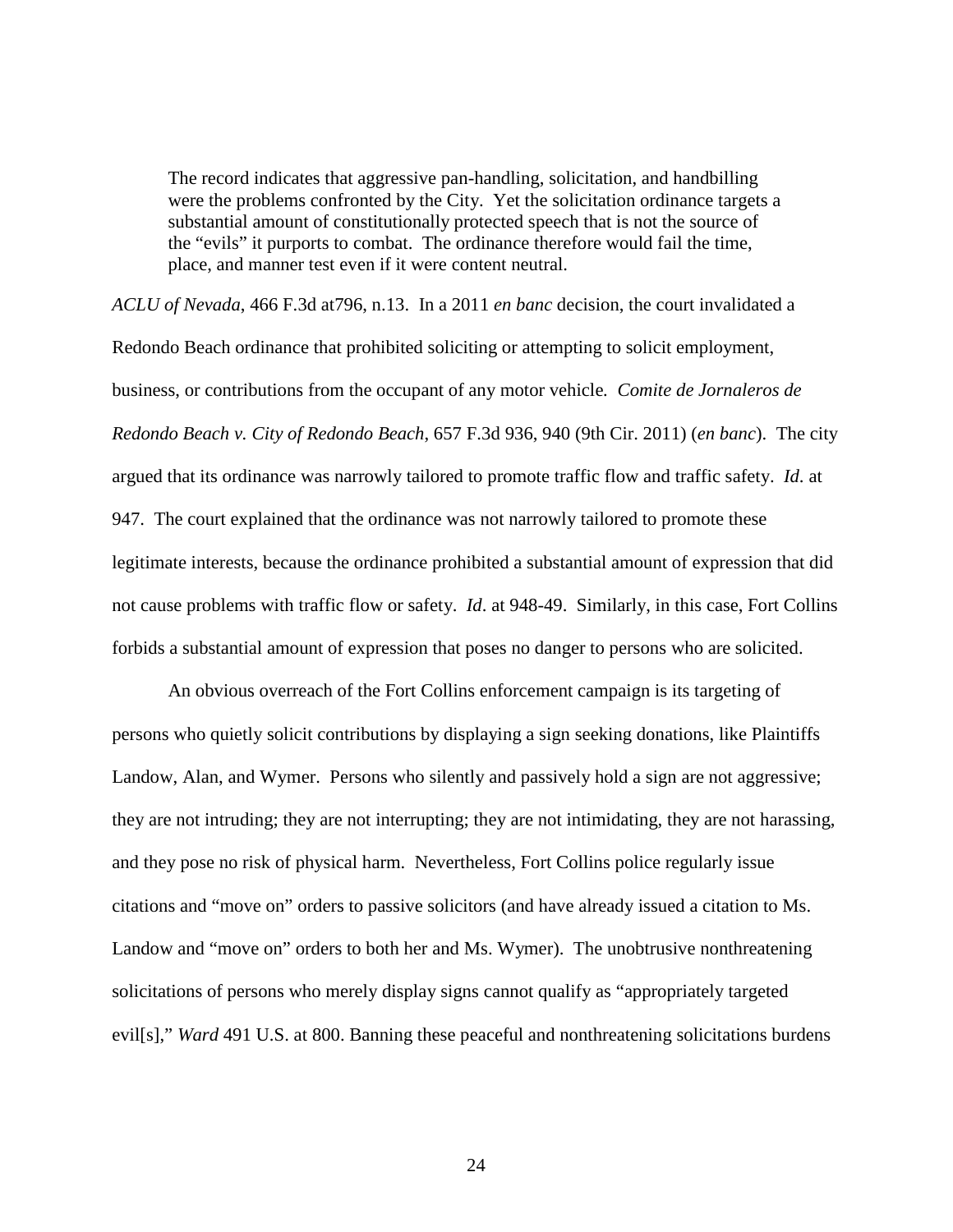"substantially more speech than necessary" to further any arguable legitimate interest of the City. *McCullen*, 134 S. Ct. at 2535.

Even if Fort Collins targeted only "active" solicitation, involving face-to-face vocal requests for donations, the City nevertheless fails the test of narrow tailoring. Many active solicitors, like Plaintiffs Jeffrey Alan, Susan Wymer, Lawrence Beall, and Greenpeace, request donations in a polite, non-aggressive, non-threatening manner. In striking down a regulation that banned "actively solicit[ing] donations," the *en banc* court in *Berger* explained that the regulation barred *all* active solicitation and therefore reached innocuous verbal requests for donations. *Berger*, 569 F.3d at 1051-53.

The Fort Collins enforcement campaign unreasonably restricts a broad range of peaceful, nonintrusive, nonthreatening, constitutionally-protected expression that poses no risk to public safety. Thus, Fort Collins fails the legal test, because it fails to "focus on the source of the evils" while it also "ban[s] or significantly restrict[s] a substantial quantity of speech that does not create the same evils." *Ward*, 491 U.S. at 799 n.7.

## **2. Less speech- restrictive alternatives**

<span id="page-31-0"></span>"To meet the requirement of narrow tailoring, the government must demonstrate that alternative measures that burden substantially less speech would fail to achieve the government's interests." *McCullen*, 134 S. Ct. at 2540; *see U.S. West, Inc. v. FCC*, 182 F.3d 1224, 1238 n.11 (10th Cir. 1999) ("[A]n obvious and substantially less restrictive means for advancing the desired government objective indicates a lack of narrow tailoring.").

In *McCullen*, the Supreme Court noted that enforcing already-existing "generic criminal statutes" constituted a less speech-restrictive alternative to the 35-foot buffer zone challenged in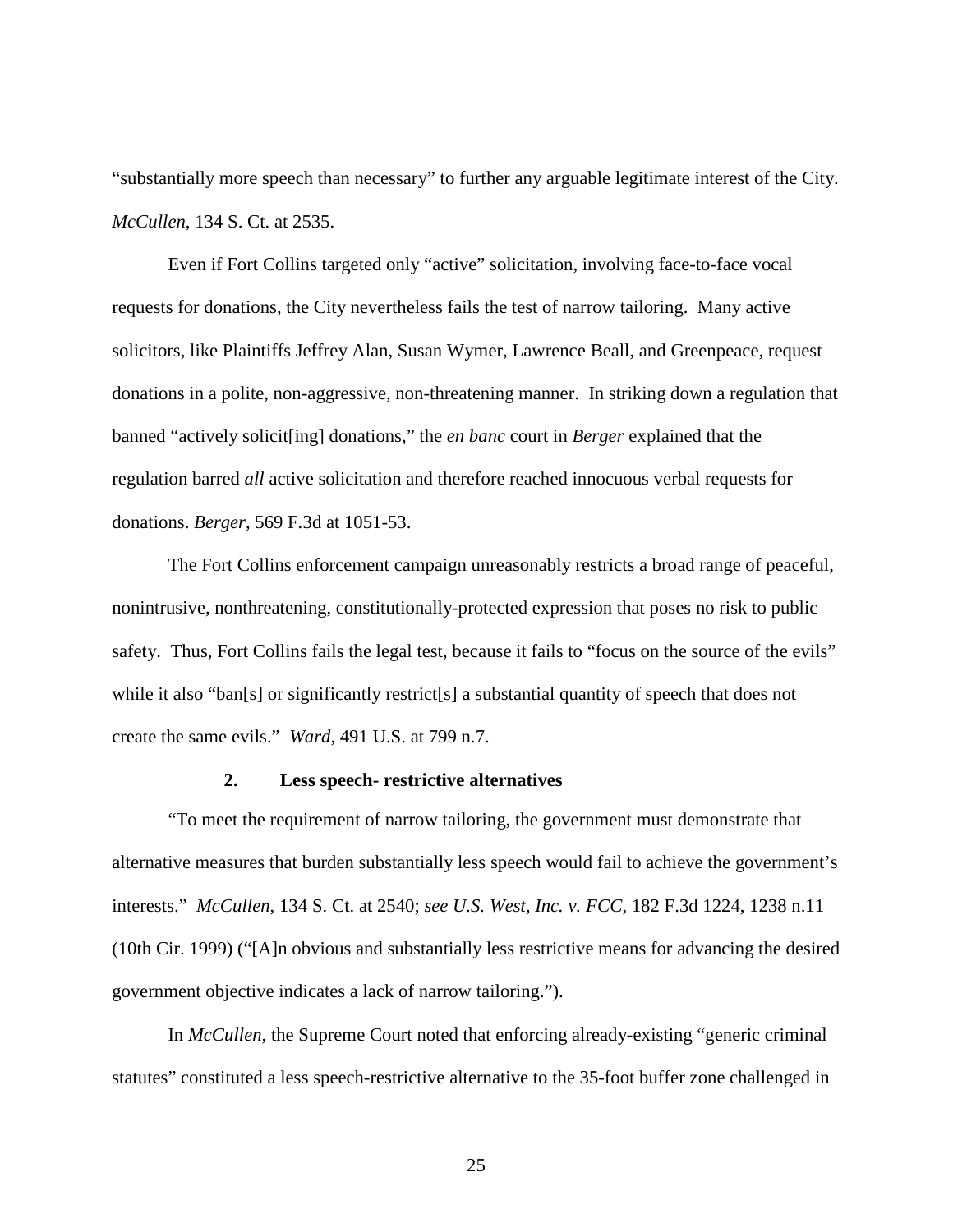that case. 134 S. Ct. at 2538. Similarly, in *Berger*, the Court found: "If the City desires to curb aggressive solicitation, it could enforce an appropriately worded prohibition on aggressive behavior. If necessary, the City can also rely on constitutionally valid nuisance and aggressive panhandling laws to control street performers who will not take no for an answer when asking for money." *Berger*, 569 F.3d at 1053. The same reasoning applies here.

Fort Collins can address any legitimate public safety issues posed by truly aggressive panhandling by enforcing already-existing municipal ordinances that forbid assault, disturbing the peace, disorderly conduct, and harassment. (*See Exhibit 22*, Fort Collins Mun. Code §§ 17- 21, 17-121, 17-124, and 17-126.) Fort Collins police can also enforce state statutes that forbid disorderly conduct, harassment, and menacing. *See* Colo. Rev. Stat. §§ 18-9-106, 18-9-111, 18- 3-206. Enforcing the subsections of the Panhandling Ordinance that Plaintiffs do not challenge represents an additional less restrictive alternative. *See also Comite de Jornaleros*, 657 F.3d at 949-50 (in rejecting a regulation of solicitation, court explained that enforcing already-existing ordinances was an obvious and less speech-restrictive means of protecting the City's interest in traffic safety and traffic flow).

### **3. Particular subsections of the challenged ordinance**

<span id="page-32-0"></span>Each of the challenged subsections of Fort Collins's Ordinance is a content-based regulation of expression that cannot survive strict scrutiny, as each turns on the City's contentbased definition of "panhandling." Even if the prohibitions were content-neutral, and they are not, Fort Collins cannot meet its burden to show that they are narrowly tailored to address legitimate interests such as protecting residents from aggressive solicitation that causes persons to fear for their safety. Additional argument on each of the challenged subsections follows.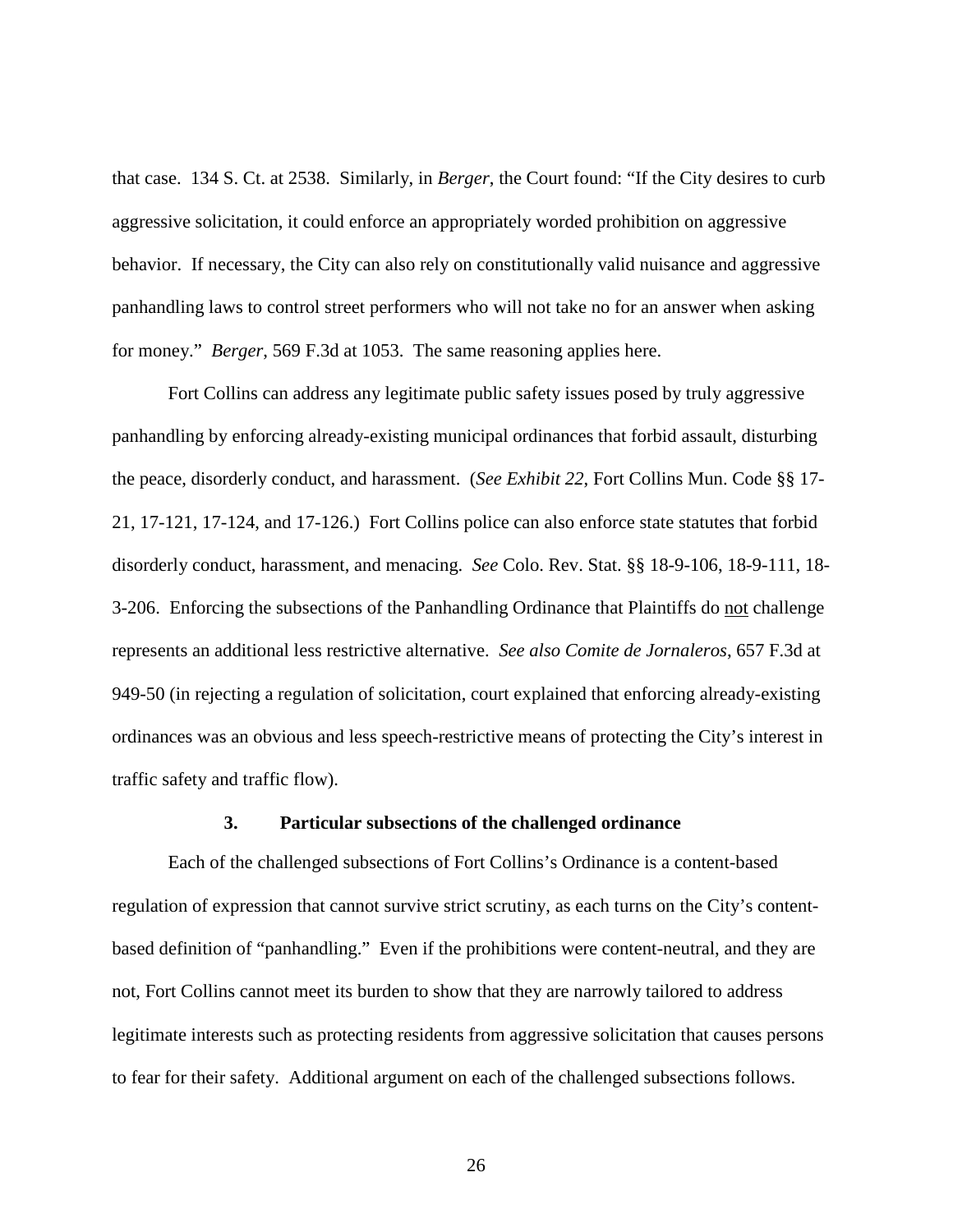### **Subsection (b)(1): after dark**

Perhaps the least tailored of the City's restrictions is the blanket ban on any panhandling after dark. (Ex. 1*,* Ordinance, Subsection (b)(1).) Fort Collins will be unable to justify its citywide ban on any and all nighttime solicitation. The City's downtown area, where most panhandling citations are issued, is well-lit and boasts an active nightlife with significant foot traffic after dark. (*See* Ex. 3 ¶ 5; Ex. 6 ¶ 7 Ex. 7 ¶ 11.) On winter nights, the sun sets as early as 4:35 p.m. and rises as late as 7:20 a.m., rendering solicitation illegal during morning and evening rush hour, hardly a time when reasonable people walking or driving home would fear for their safety when solicited.

In 2011, an Arizona court subjected a ban on nighttime solicitation to a careful and critical analysis. In reasoning that applies fully to the Fort Collins ordinance, the court held that the prohibition failed the test of narrow tailoring. *State v. Boehler*, 262 P.3d 637, 643-44 (Ariz. Ct. App. 2011). In response to the assertion that solicitations at night are more likely to prompt fear and intimidation, the court noted that the ordinance "does not distinguish between solicitations that occur in dark alleyways and solicitations that take place in lighted buildings or well-lit street corners." *Id*. at 644. Like the Fort Collins ordinance, the Arizona ordinance also failed to distinguish between harmless nonthreatening requests and those made in an abusive, aggressive, or intimidating manner. *Id*. at 643-44. (The ordinance prohibits "both a cheery shout by a Salvation Army volunteer asking for holiday change and a quiet offer of a box of Girl Scout cookies by a shy pre-teen.") The court further noted that other (unchallenged) ordinances adequately protected residents from truly aggressive panhandling conduct likely to cause fear of bodily harm. *Id*. at 643. Similarly, provisions of the Fort Collins Ordinance that Plaintiffs do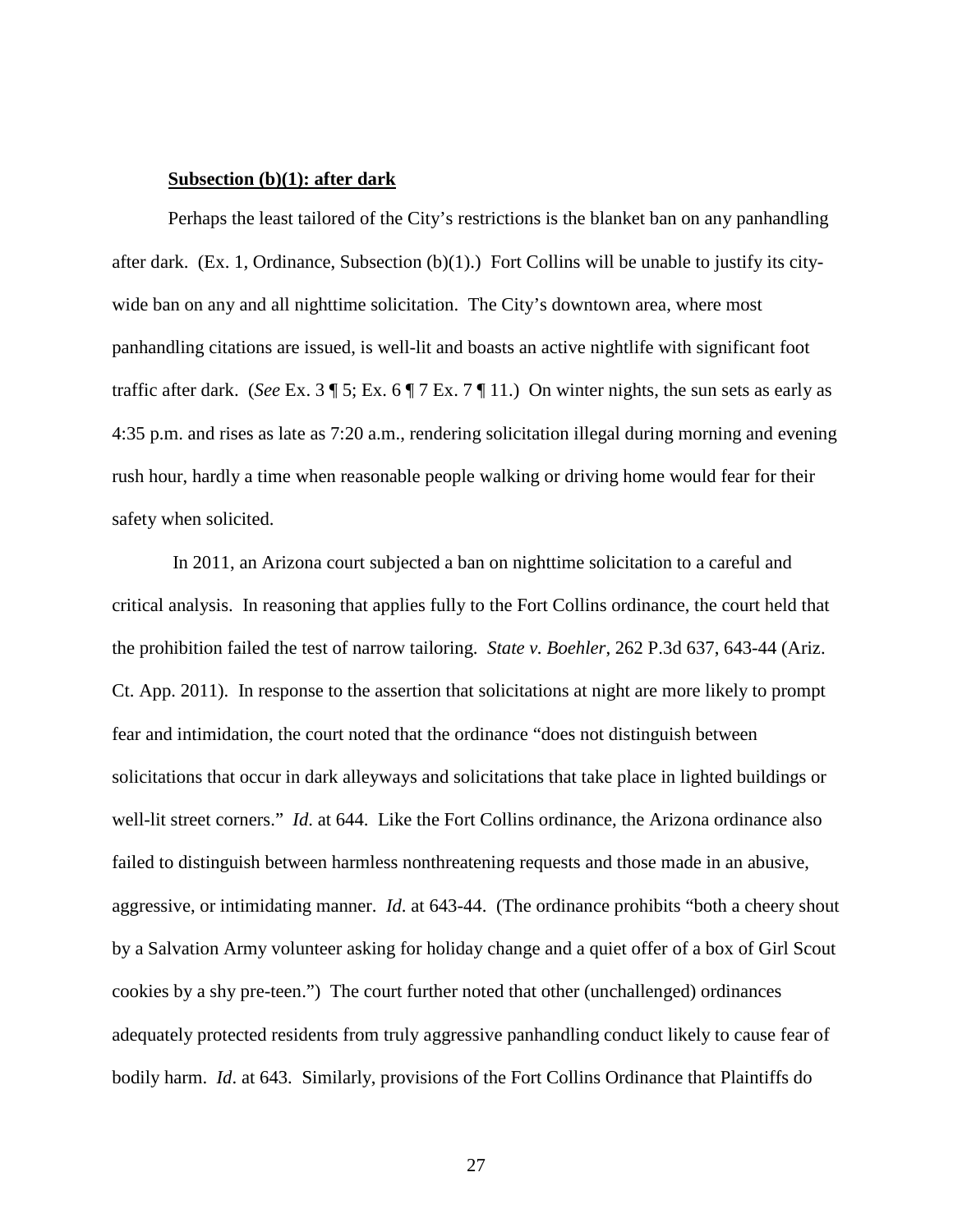not challenge adequately protect against truly aggressive panhandling that causes persons to fear for their safety. *See, e.g.,* Ex. 1, Ordinance, Subsections (b)(2), (3), (4), and (7).

As noted earlier, Plaintiffs disagree strongly with the First Circuit's flawed analysis of content neutrality and narrow tailoring in *Thayer*. *See* footnote 7, *supra*. Nevertheless, *Thayer* upheld an interim injunction prohibiting the City of Worcester from enforcing a blanket ban on nighttime solicitation. *Thayer*, 755 F.3d at 73 n.7.

### **Subsection (b)(5): asking for reconsideration**

In Fort Collins, a petition circulator can repeatedly solicit a signature even after being turned down, but someone soliciting charity is forbidden to ask for reconsideration, no matter how courteously, politely, or nonthreatening the request. This obvious discrimination on the basis of content requires analysis under strict scrutiny, which Fort Collins cannot survive. Nor is this provision narrowly tailored, as it bans polite, peaceful, and nonthreatening requests for reconsideration, which do not pose any arguable threat to public safety.

#### **Subsection (b)(6): soliciting an "at-risk" person**

Fort Collins will be unable to justify its city-wide prohibition on solicitation of "at-risk" persons, which includes persons over 60 and anyone with a mental or physical disability. As explained in the attached declarations by Randy Chapman, Director of Disability Law Colorado (formerly the Legal Center for People With Disabilities and Older People) and Julie Reisken, Director of the Colorado Cross-Disability Coalition, the only conceivable rationale for this provision for at-risk persons is an irrational stereotype that elderly persons and persons with disabilities are incapable of making a sound decision about whether to give money to a solicitor. (*Exhibit 23*, Chapman Declaration, ¶ 7; *Exhibit 24*, Reiskin Declaration, ¶ 7.) Adopting such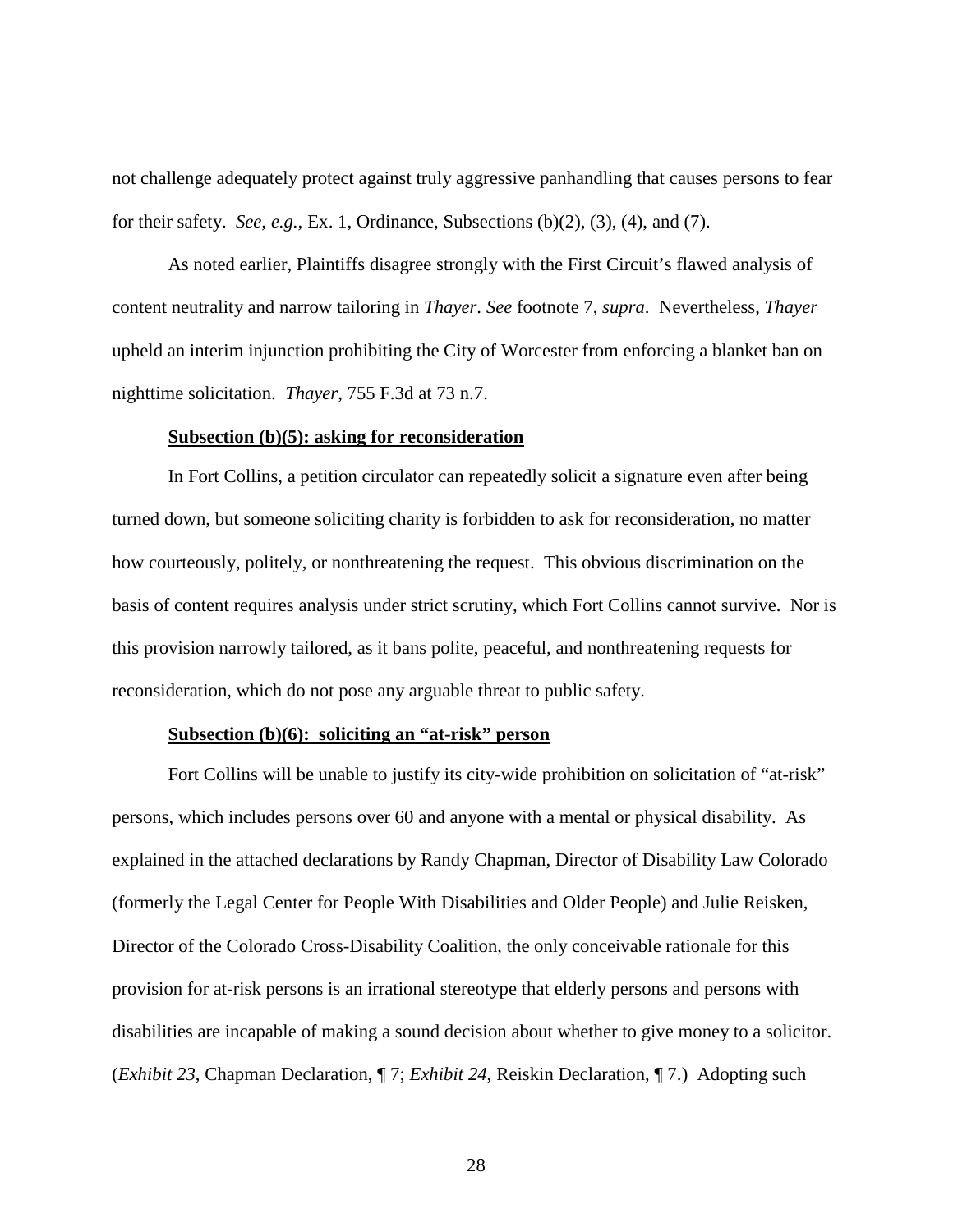unjustified invidious stereotypes as law is inappropriate and discriminatory. The challenged ordinance unduly stigmatizes and isolates seniors and persons with disabilities by singling them out for differential treatment and requiring solicitors to scan public spaces for those who appear to be older or disabled, and then to avoid them. (Ex. 23  $\P$  $\parallel$  6-7; Ex. 24  $\P$  $\parallel$  6-7.)

The provision is clearly content-based, as a signature gatherer can ask an "at risk" person to sign a petition but cannot ask for a contribution. The City will be unable to present evidence that justifies this extraordinarily paternalistic and stigmatizing provision under any First Amendment test.

#### **Subsection (b)(8): the 100-foot bubbles**

Fort Collins has established two geographical bubbles where all requests for charity are forbidden. Fort Collins will be unable to present evidence that justifies its content-based ban of peaceful, courteous, or non-threatening requests for a donation within 100 feet of ATMs and bus stops. Last year, a federal district court ruled that a plaintiff was likely to succeed in his challenge to an ordinance that prohibited solicitation within 20 feet of an ATM. *Guy*, 2014 U.S. Dist. Lexis 132226, at \*6. Earlier in 2014, another federal court enjoined a Boise ordinance that prohibited requests for donations made within 20 feet of a bus stop or an ATM. *ACLU of Idaho*, 998 F. Supp. 2d at 915, 919. The enjoined no-solicitation bubbles in Boise are less restrictive than the Fort Collins bubbles in two significant ways: first, the radius of the Boise bubbles was one-fifth the size of the Fort Collins 100-foot bubbles. Second, the Boise ordinance expressly did not apply to passive panhandlers who silently request donations by holding a sign. *Id*. at 915. In contrast, Fort Collins actively enforces its Ordinance against persons who passively display a sign inviting donations.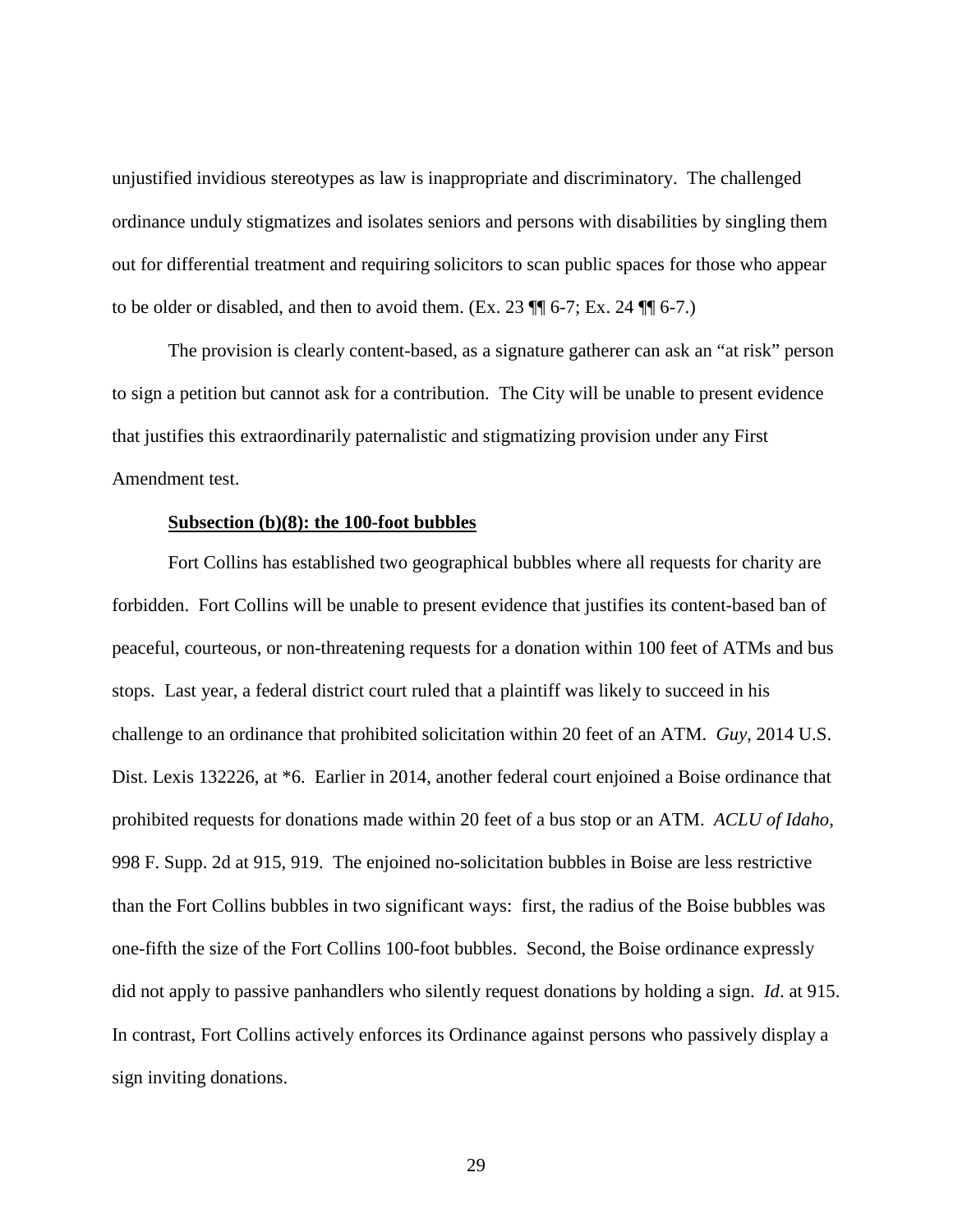While some courts have upheld ordinances that create distance-based no-solicitation bubbles around ATMs, Plaintiffs have been unable to find any case that has considered or upheld a bubble anywhere close to the size of the Fort Collins 100-foot bubbles. The City will be unable to show that its content-based ban on peaceful nonthreatening solicitation within 100 feet of ATMs and bus stops meets the test of strict scrutiny or that it is narrowly tailored to advance its legitimate interest in public safety.

### **Subsection (b)(9): soliciting on a public bus**

Fort Collins forbids a passenger on a public bus to sit quietly with a sign asking for assistance. It forbids a nonprofit organization from distributing literature to passengers if the literature requests a donation. It allows a passenger to solicit signatures for a petition but forbids asking for help in financing the cause. It forbids a passenger to ask his companion for change to pay the fare. This content-based prohibition fails both the test of strict scrutiny and the test of narrow tailoring. Last year, a federal district court ruled that a plaintiff was likely to succeed in his challenge to an ordinance that prohibited solicitation "while in any public transportation vehicle." *See Guy*, 2014 U.S. Dist. Lexis 132226, at \*6.

## **Subsection (b)(10): soliciting in a parking garage or parking lot**

Subsection (b)(10) forbids soliciting in a parking garage or parking lot, regardless of how courteous, polite and non-threatening the solicitation. Last year, federal courts in Hawaii and Idaho ruled that plaintiffs challenging similar provisions were likely to succeed on the merits. *ACLU of Idaho*, 998 F. Supp. 2d at 915, 919; *Guy*, 2014 U.S. Dist. Lexis 132226, at \*6.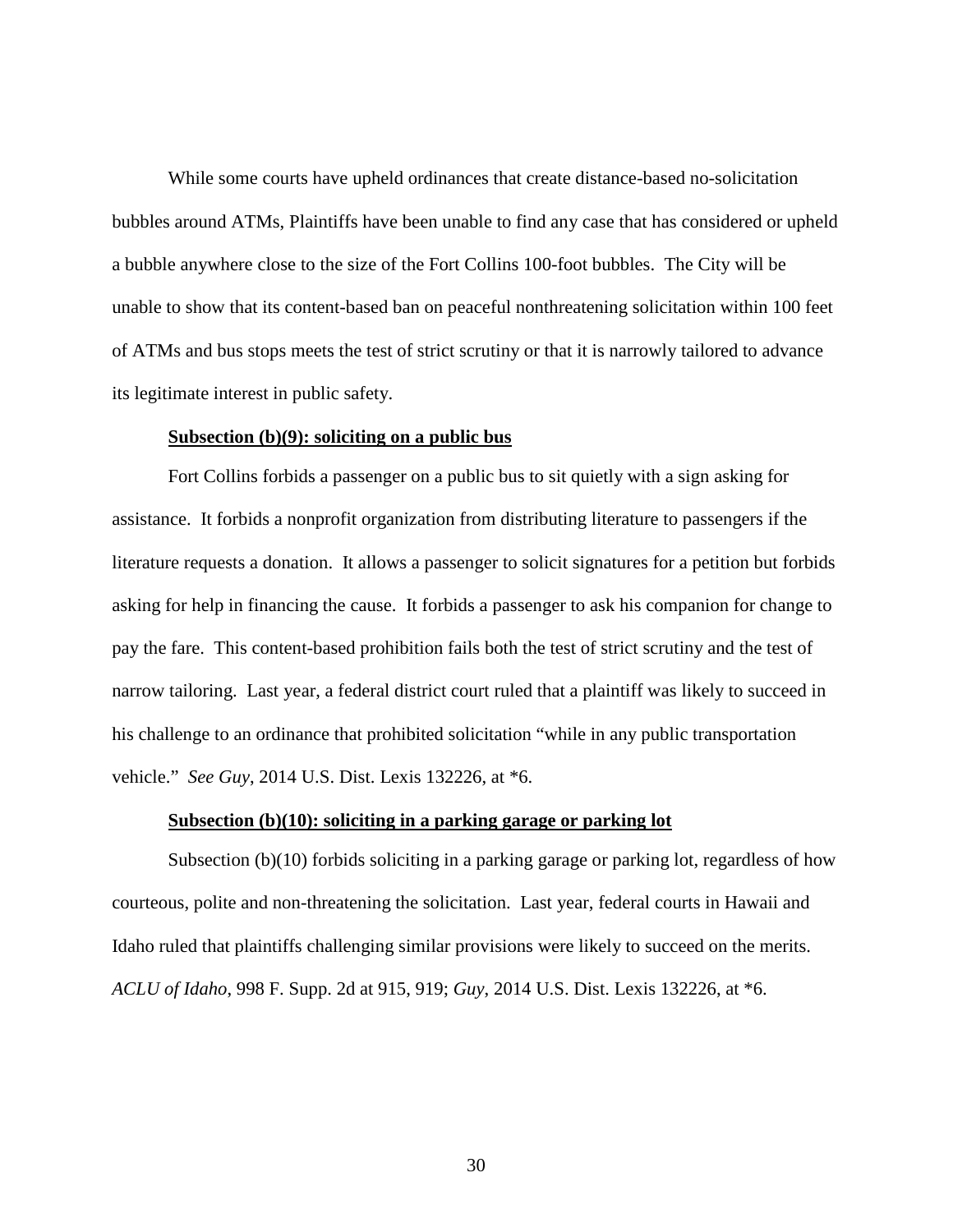### **Subsection (b)(11)**

Subsection (b)(11) prohibits directing a solicitation to a person at a sidewalk restaurant, or to someone in a car stopped on a street, or to someone entering or exiting a car. A federal district court preliminarily enjoined a portion of a Boise ordinance that prohibited soliciting a person who was waiting in line, as well as a provision that prohibited solicitation within 20 feet of a sidewalk café or a street vendor. *ACLU of Idaho*, 998 F. Supp. 2d at 915, 919. The enjoined Idaho ordinance was narrower than Fort Collins's, as it did not apply to persons quietly holding a sign seeking contributions. Similarly, the *en banc* decision in *Berger* invalidated an analogous regulation barring First Amendment activities within 30 feet of "captive audiences," which were defined as persons who were waiting in line or seated at a place serving food or beverages. *See Berger*, 569 F.3d at 1053-1057. The court concluded that the regulation failed the test of narrow tailoring, in part because the rule "prohibits both welcome and unwelcome communications." *Id*. at 1056. The same reasoning applies to Fort Collins.

# <span id="page-37-0"></span>**III. Plaintiffs who Solicit Passively are Substantially Likely to Prevail on the Merits of Their Due Process Claim**

As noted earlier, an obvious overreach of the City's campaign of anti-solicitation enforcement is its targeting of street musicians and persons who quietly and passively solicit contributions by displaying a sign inviting donations, like Plaintiffs Landow, Alan, and Wymer. The definition of "panhandle" in the challenged Ordinance applies only to persons who "approach, accost, or stop" the person solicited. Passive panhandlers do not initiate interaction, and they neither approach, accost, nor stop the passersby whose donations they invite. The application and enforcement of the Ordinance against Plaintiffs who solicit donations passively violates not only their First Amendment rights, but also their right to due process of law, as the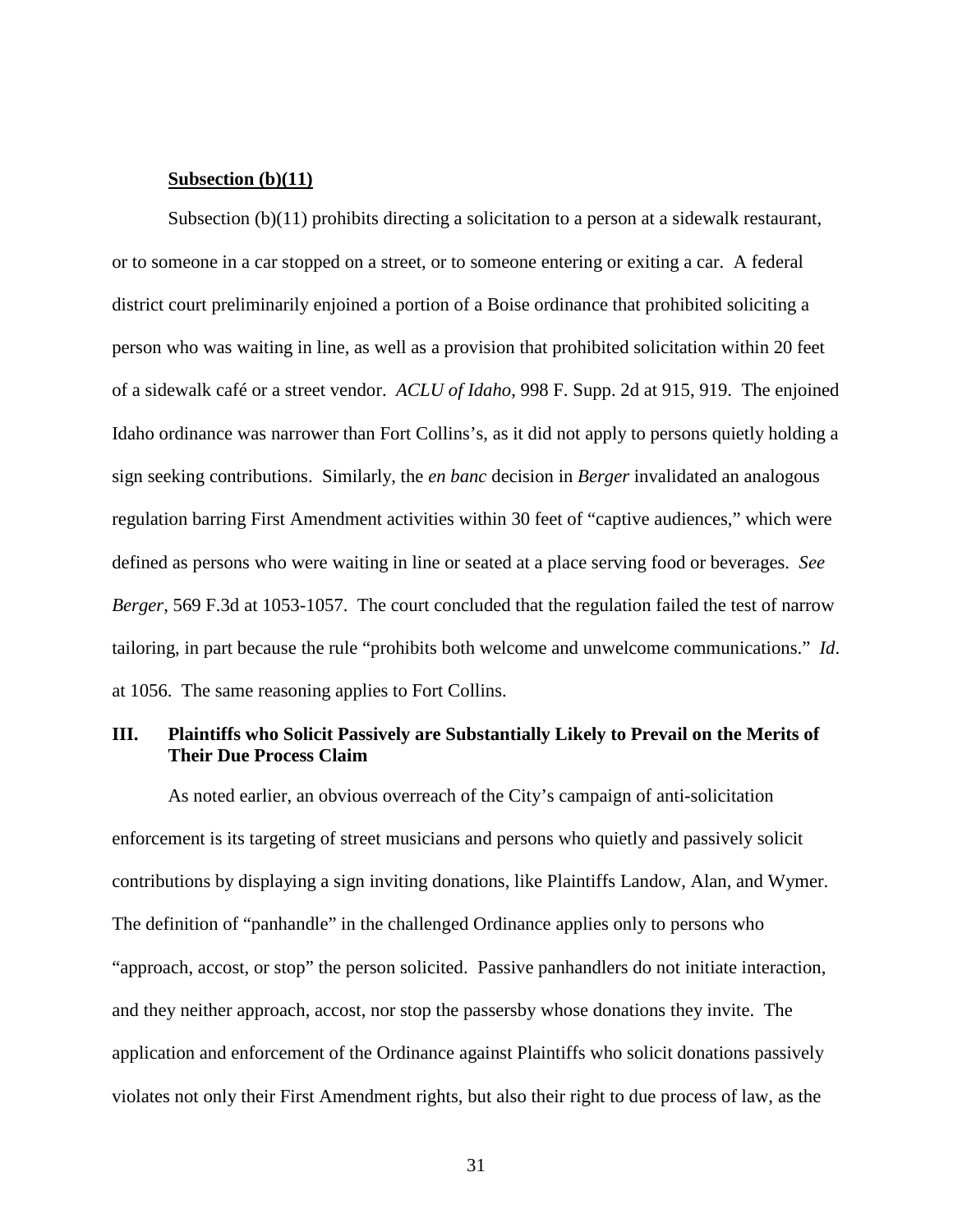text of the Ordinance does not provide them with notice that their communications are prohibited. Plaintiffs who solicit passively by displaying a sign are likely to succeed on the merits of their claim that the challenged Ordinance does not prohibit their communicative activity.

### <span id="page-38-0"></span>**IV. Plaintiffs Will Suffer Irreparable Injury if an Interim Injunction is Denied**

"A plaintiff suffers irreparable injury when the court would be unable to grant an effective monetary remedy after a full trial because such damages would be inadequate or difficult to ascertain." *Awad v. Ziriax*, 670 F.3d 1111, 1131 (10th Cir. 2012). When a law chills or suppresses expression protected by the First Amendment, that is a classic example of a case where monetary damages are both inadequate and difficult to ascertain.

In addition, "[w]hen an alleged constitutional right is involved, most courts hold that no further showing of irreparable injury is necessary." *Id*. (quoting *Kikumura v. Hurley*, 242 F.3d 950, 963 (10th Cir. 2001)). More specifically, "loss of First Amendment freedoms, for even minimal periods of time, unquestionably constitutes irreparable injury." *Pacific Frontier v. Pleasant Grove City,* 414 F.3d 1221, 1235 (10th Cir. 2005) (quoting *Elrod v. Burns*, 427 U.S. 347, 373 (1976)); s*ee also Heideman v. South Salt Lake City*, 348 F.3d 1182, 1190 (10th Cir. 2003) (holding that even a "minimal restriction" on the manner in which dancers may convey their artistic message constitutes irreparable injury). Accordingly, when government action threatens First Amendment rights, as in this case, there is a presumption of sufficient irreparable injury to warrant interim injunctive relief. *Cmty. Commc'ns Co. v. City of Boulder*, 660 F.2d 1370, 1376 (10th Cir. 1981).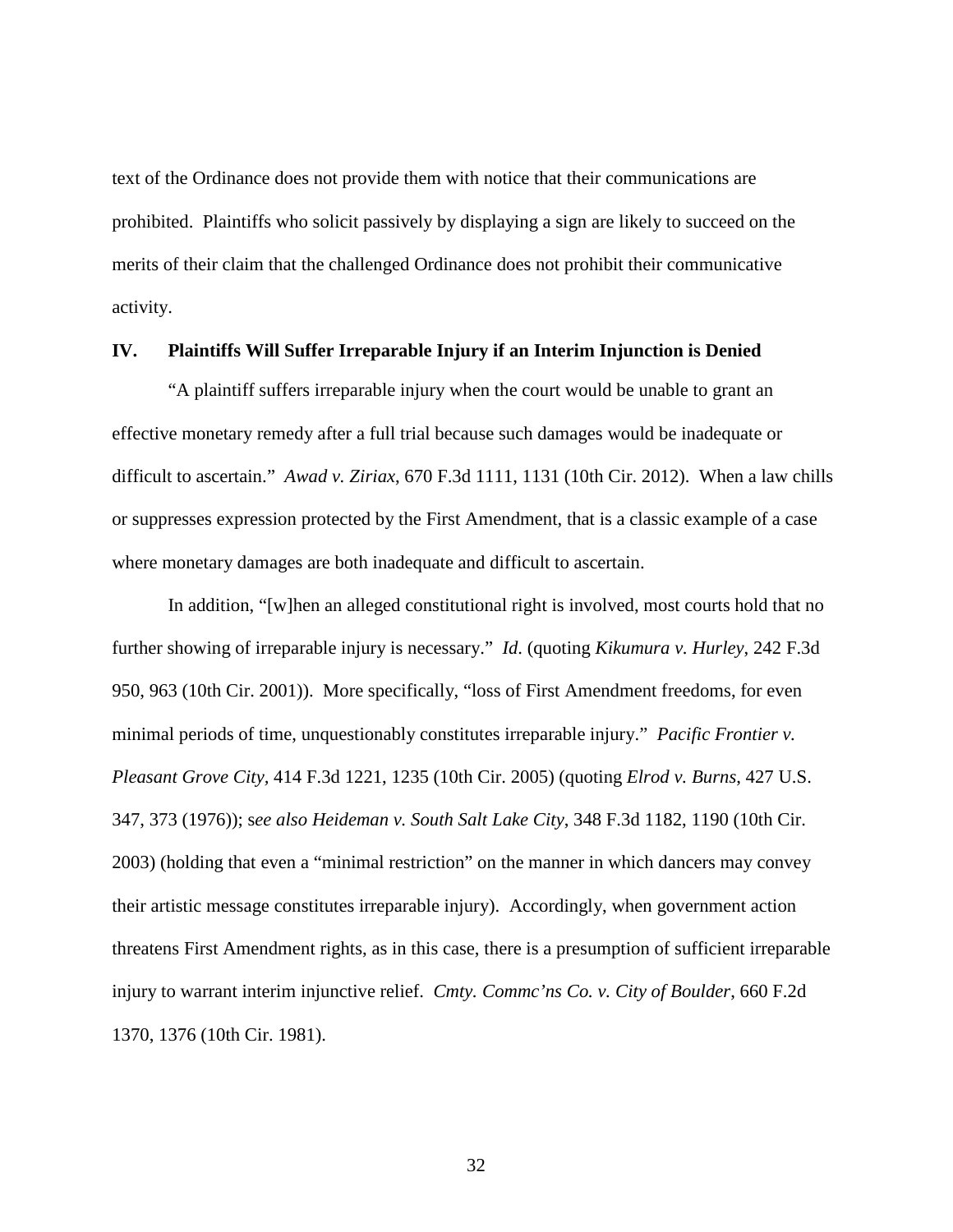#### <span id="page-39-0"></span>**V. The Balance of Equities Tips Sharply in Plaintiffs' Favor**

Here, Fort Collins's challenged campaign of enforcement heavily burdens First Amendment rights – a burden that constitutes irreparable injury as a matter of law – and Fort Collins is likely violating the Constitution. Accordingly, the balance of equities tips sharply in Plaintiffs' favor. *See Awad*, 670 F.3d at 1131 ("[W]hen the law that voters wish to enact is likely unconstitutional, their interests do not outweigh Mr. Awad's in having his constitutional rights protected"); *American Civil Liberties Union v. Johnson*, 194 F.3d 1149, 1163 (10th Cir. 1999) ("[T]he threatened injury to Plaintiffs' constitutionally protected speech outweighs whatever damage the preliminary injunction may cause Defendants' inability to enforce what appears to be an unconstitutional statute").

#### <span id="page-39-1"></span>**VI. The Injunction is in the Public Interest**

The temporary injunction Plaintiffs seek, which preserves First Amendment and Due Process rights, is clearly in the public interest. "It is always in the public interest to prevent the violation of a party's constitutional rights." *Awad*, 670 F.3d at 1131. "[A]s far as the public interest is concerned, it is axiomatic that the preservation of First Amendment rights serves everyone's best interest." *Local Org. Comm., Denver Chap., Million Man March v. Cook*, 922 F. Supp. 1494, 1501 (D. Colo. 1996); *accord* El*am Constr. v. Reg. Transp. Dist.*, 129 F.3d 1343, 1347 (10th Cir. 1997) ("The public interest . . . favors plaintiffs' assertion of their First Amendment rights").

### <span id="page-39-2"></span>**VII. No Security Should be Required**

"Trial courts have wide discretion under Rule 65(c) in determining whether to require security," *RoDa Drilling Co*., 552 F.3d at 1215 (internal quotations omitted), and may decline to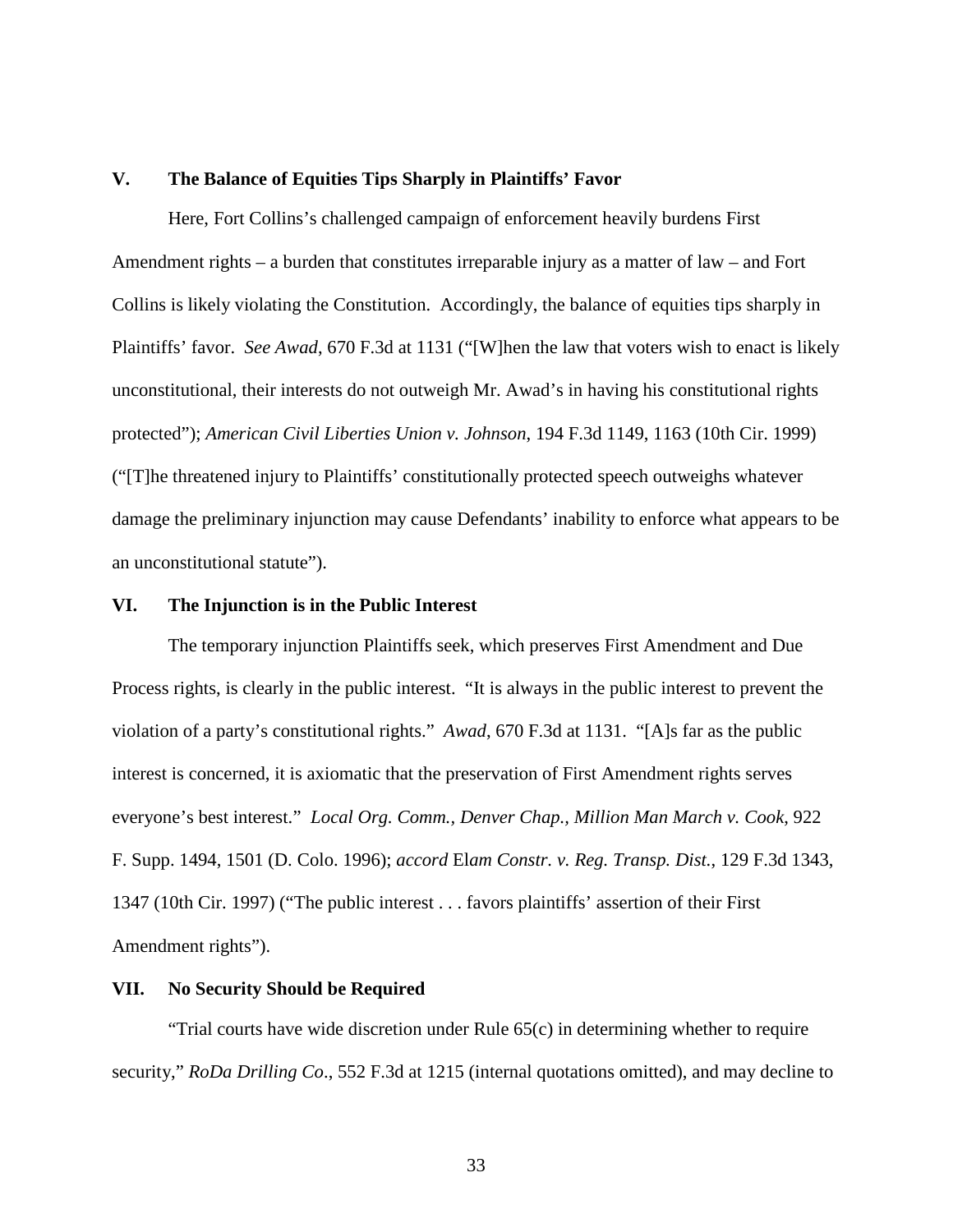require security in appropriate cases. *See, e.g., Winnebago Tribe of Neb. v. Stovall*, 341 F.3d 1202, 1206 (10th Cir. 2003) (no bond necessary where there was no showing of harm from injunction); *Moltan Co. v. Eagle-Picher Indus., Inc*., 55 F.3d 1171, 1176 (6th Cir. 1995) (finding no bond necessary where plaintiff had strong likelihood of success on merits).

In this case, Plaintiffs have a strong likelihood of success on the merits, and Fort Collins will suffer no harm from an interim injunction. Accordingly, no security should be required.

## **CONCLUSION**

<span id="page-40-0"></span>For the foregoing reasons, Plaintiffs' Motion for a Temporary Restraining Order and a Preliminary Injunction should be granted. The Court should enjoin Fort Collins from relying on the challenged provisions of its Panhandling Ordinance as a basis for arrest, tickets, or advising persons to move on, until this Court issues a final judgment on the merits of Plaintiffs' claims.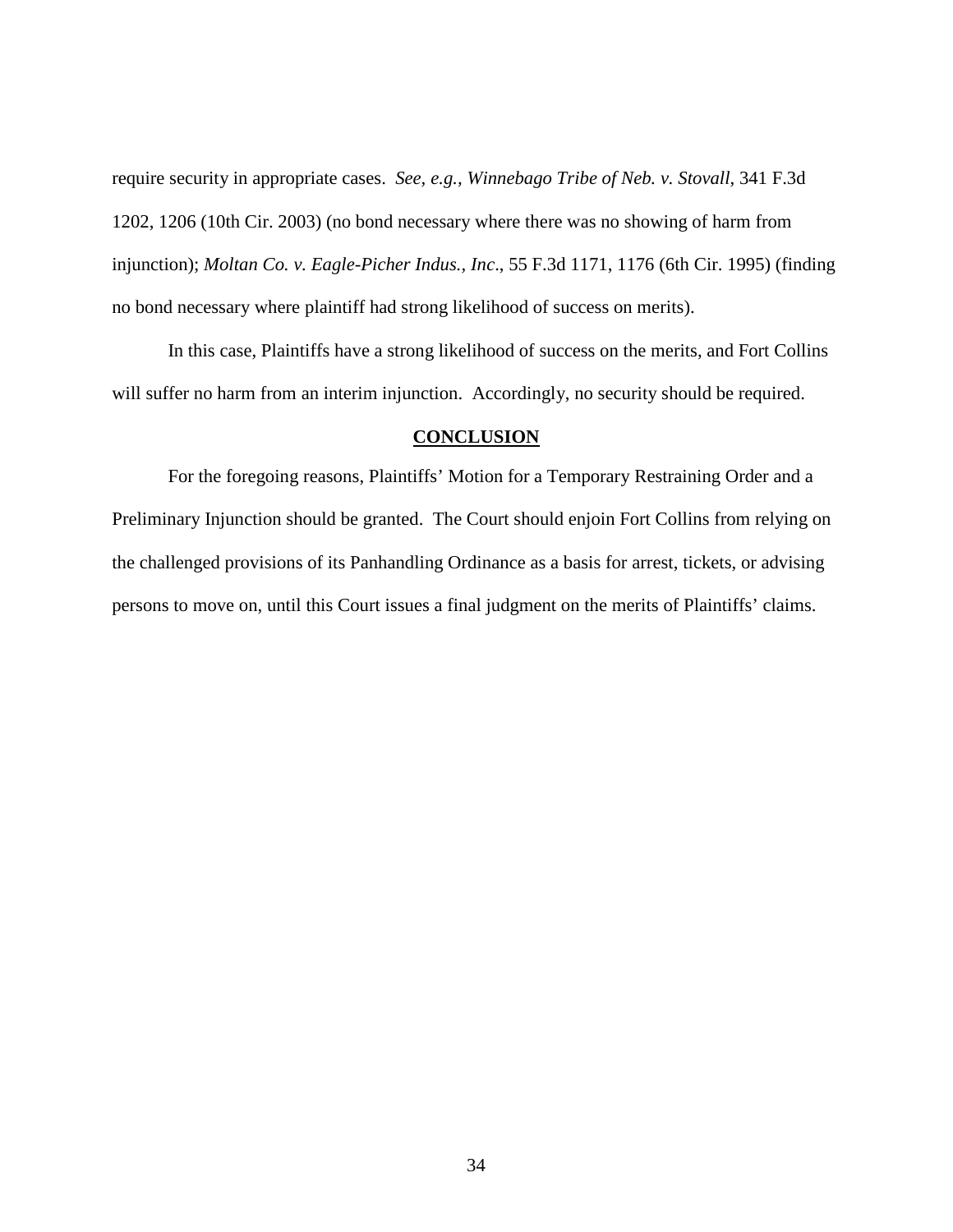/s/ Mark Silverstein Mark Silverstein (# 26979) Rebecca T. Wallace (# 39606) American Civil Liberties Union Foundation of Colorado 303 E. 17th Ave., Suite 350 Denver, CO 80203 Telephone: 720.402.3114 Facsimile: 303.777.1773 Email: msilverstein@aclu-co.org rtwallace@aclu-co.org

Hugh Q. Gottschalk (# 9750) Thomas A. Olsen (# 43709) Wheeler Trigg O'Donnell LLP 370 Seventeenth Street, Suite 4500 Denver, CO 80202-5647 Telephone: 303.244.1800 Facsimile: 303.244.1879 Email: gottschalk@wtotrial.com olsen@wtotrial.com

> *In cooperation with the ACLU Foundation of Colorado*

*Attorneys for Plaintiffs Abby Landow, Jeffrey Alan, Susan Wymer, Lawrence Beal, Greenpeace, Inc., and Nancy York*